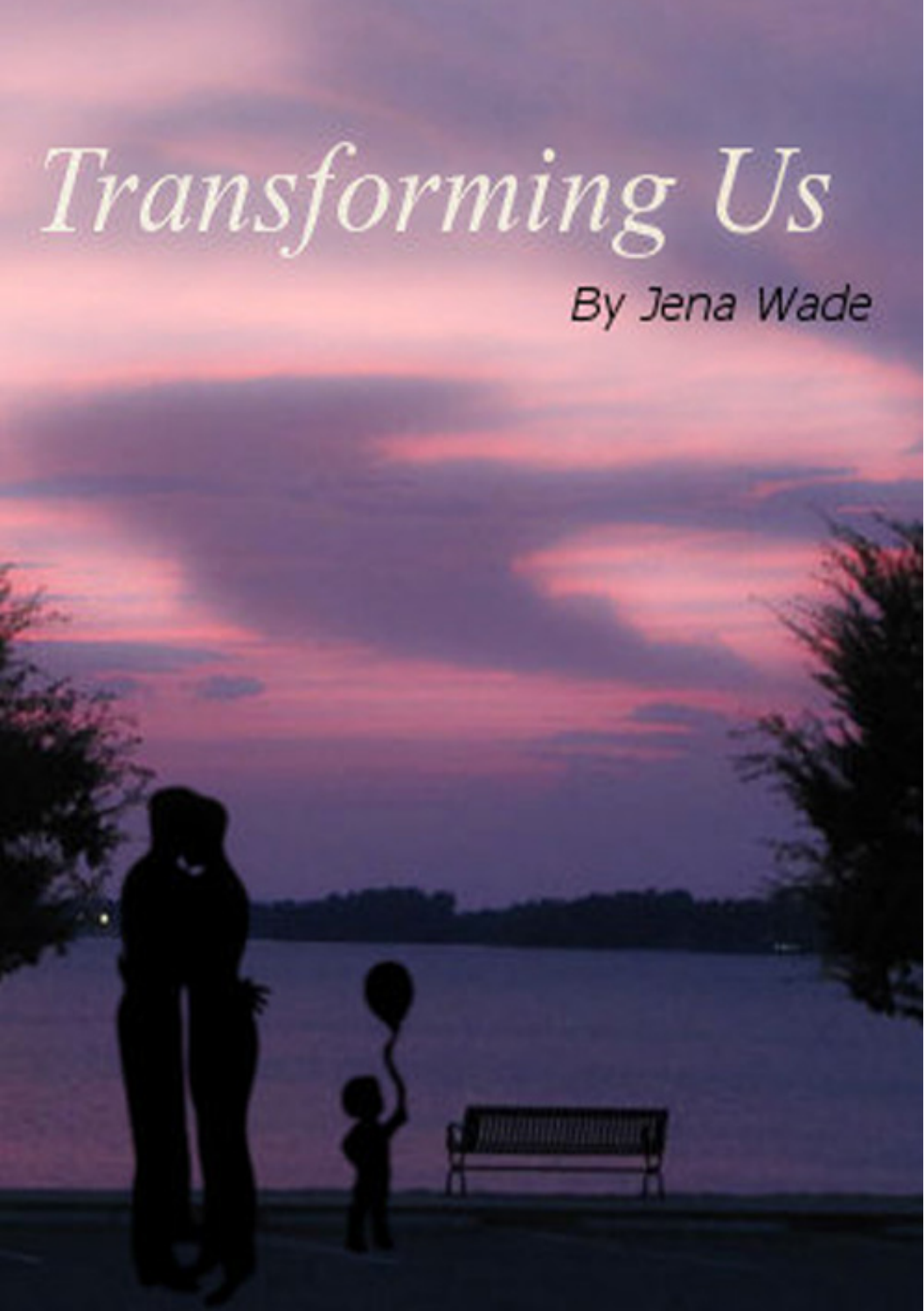# **Love Has No Boundaries**

### *An M/M Romance series*

# **TRANSFORMING US**

## **By Jena Wade**

## **Introduction**

The story you are about to read celebrates love, sex and romance between men. It is a product of the *Love Has No Boundaries* promotion sponsored by the *Goodreads M/M Romance Group* and is published as a free gift to you.

## **What Is Love Has No Boundaries?**

The *Goodreads M/M Romance Group* invited members to choose a photo and pen a letter asking for a short M/M romance story inspired by the image; authors from the group were encouraged to select a letter and write an original tale. The result was an outpouring of creativity that shone a spotlight on the special bond between M/M romance writers and the people who love what they do.

A written description of the image that inspired this story is provided along with the original request letter. If you'd like to view the photo, please feel free to join the [Goodreads M/M Romance Group](http://www.goodreads.com/group/show/20149-m-m-romance) and visit the discussion section: *Love Has No Boundaries*.

Whether you are an avid M/M romance reader or new to the genre, you are in for a delicious treat.

## **Words of Caution**

This story may contain sexually explicit content and is **intended for adult readers.** It may contain content that is disagreeable or distressing to some readers. The *M/M Romance Group* strongly recommends that each reader review the General Information section before each story for story tags as well as for content warnings.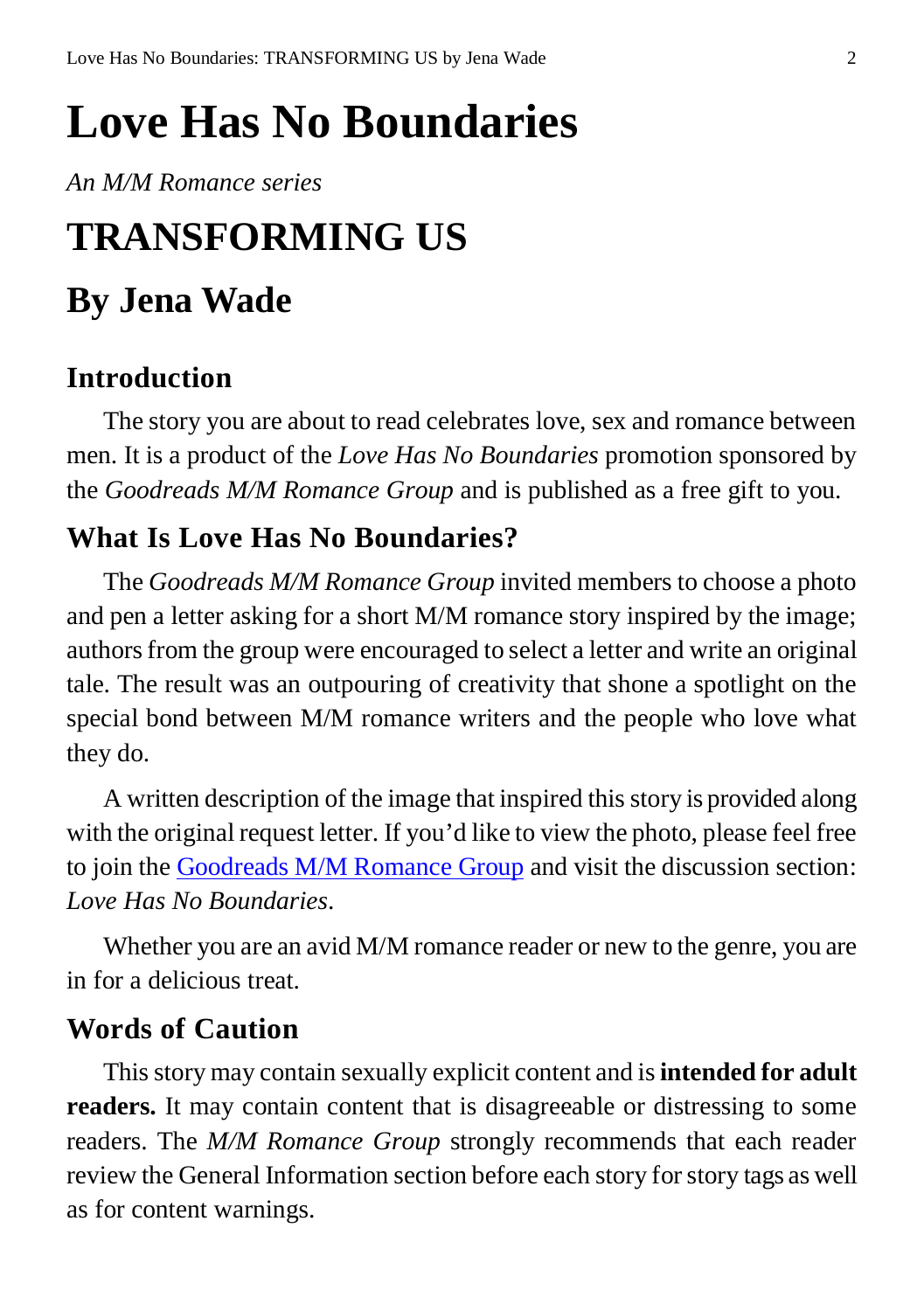This story is a work of fiction. Names, characters, places and incidents are the products of the author's imagination or are used fictitiously. Any resemblance to actual events, locales, or persons, living or dead, is entirely coincidental.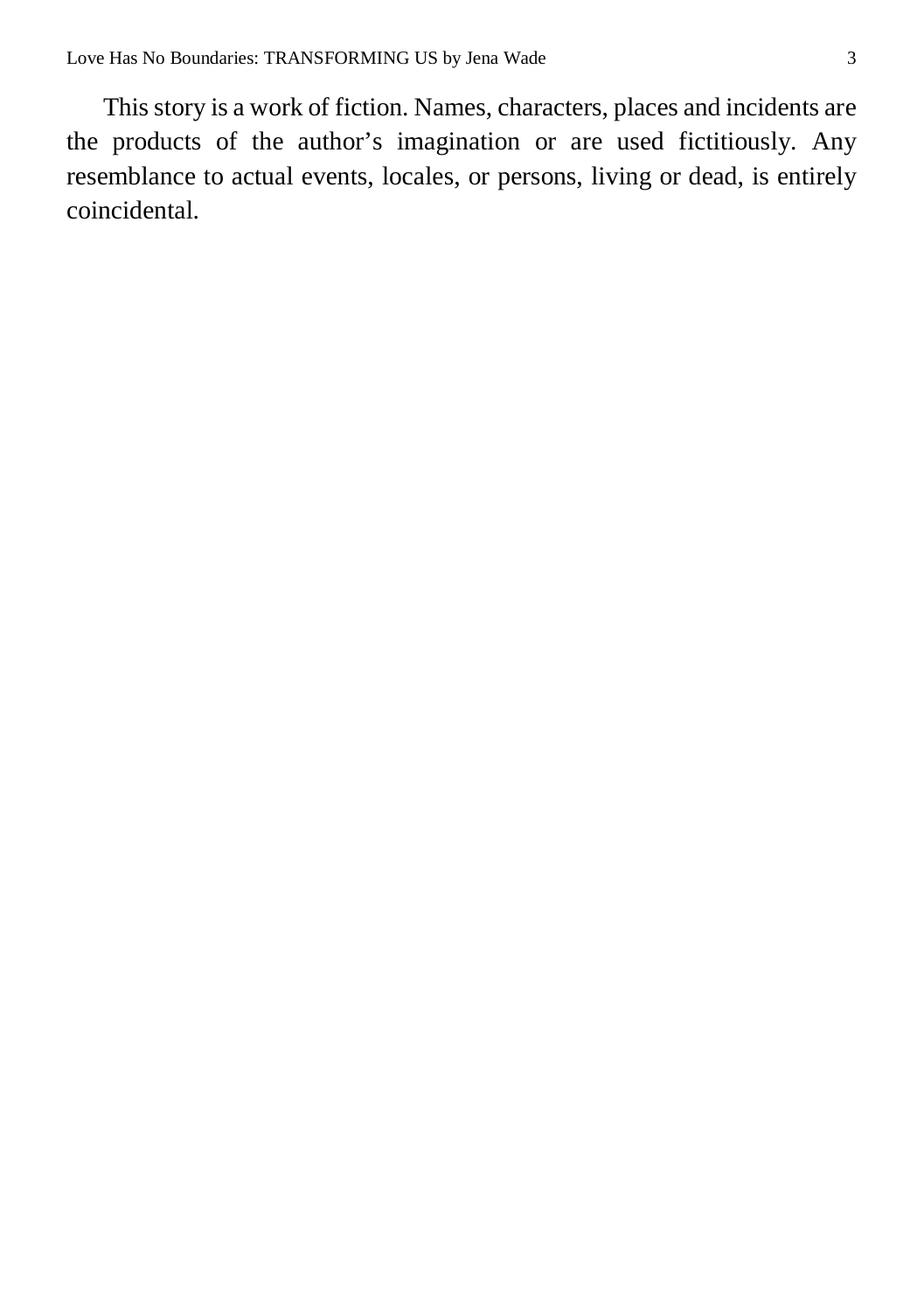All rights reserved worldwide This eBook may be distributed freely in its entirety courtesy of the *Goodreads M/M Romance Group*. This eBook may not be sold, manipulated or reproduced in any format without the express written permission of the author.

#### Transforming Us, Copyright © 2013 Jena Wade

#### Cover Art by Jena Wade

This ebook is published by the *M/M Romance Group* and is not directly endorsed by or affiliated with Goodreads Inc.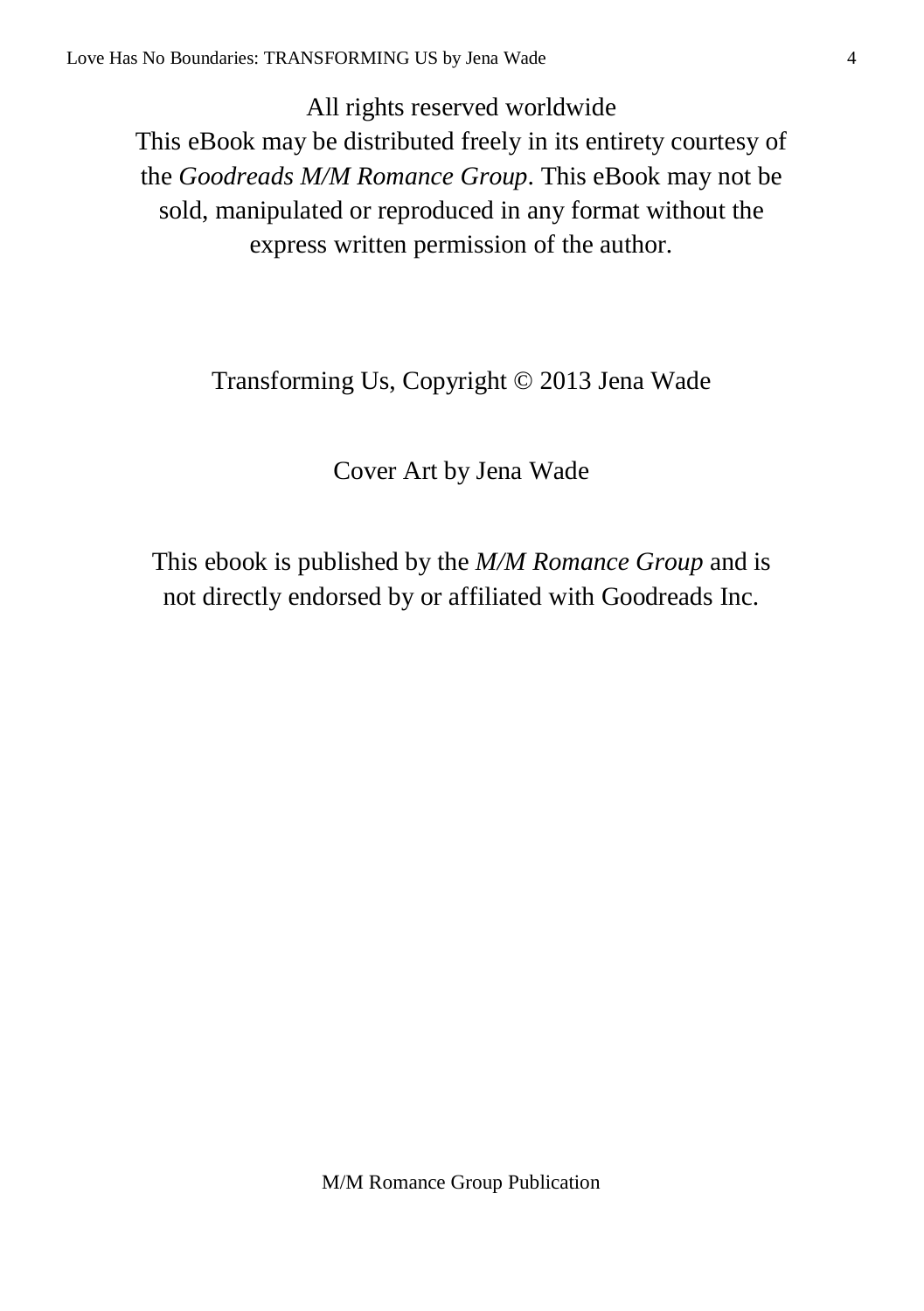# **TRANSFORMING US**

## **By Jena Wade**

## **Photo Description**

Dark-haired man sitting on top of a child's dresser with a picture of a Transformer on it, wearing only a red pair of briefs, holding a child's toy, with his head thrown back in laughter.

## **Story Letter**

*Dear Author*,

*\*sigh\* Is he the best dad ever, or is he the Best Dad Ever!*

*I was so afraid of him the first time I agreed to babysit for him— he's very intimidating with his permanent five o'clock shadow, his gruff exterior, his buttoned-up business suits. Then I saw him with Bug.*

*But I showed up early to babysit Bug today, and found this. This! I remember walking in on him painting that dresser—seriously, how does someone get paint on their back?* 

*He lives for Bug, and I don't want to do anything to change that, but how can I convince him that he deserves to have someone be there for him too?*

*Sincerely,*

*Babysitting Bug for the Babe (cturtlechick)*

## **Story Info**

**Genre:** contemporary

**Tags:** single father, men with children, sweet no sex, HFN

**Word count:** 6,883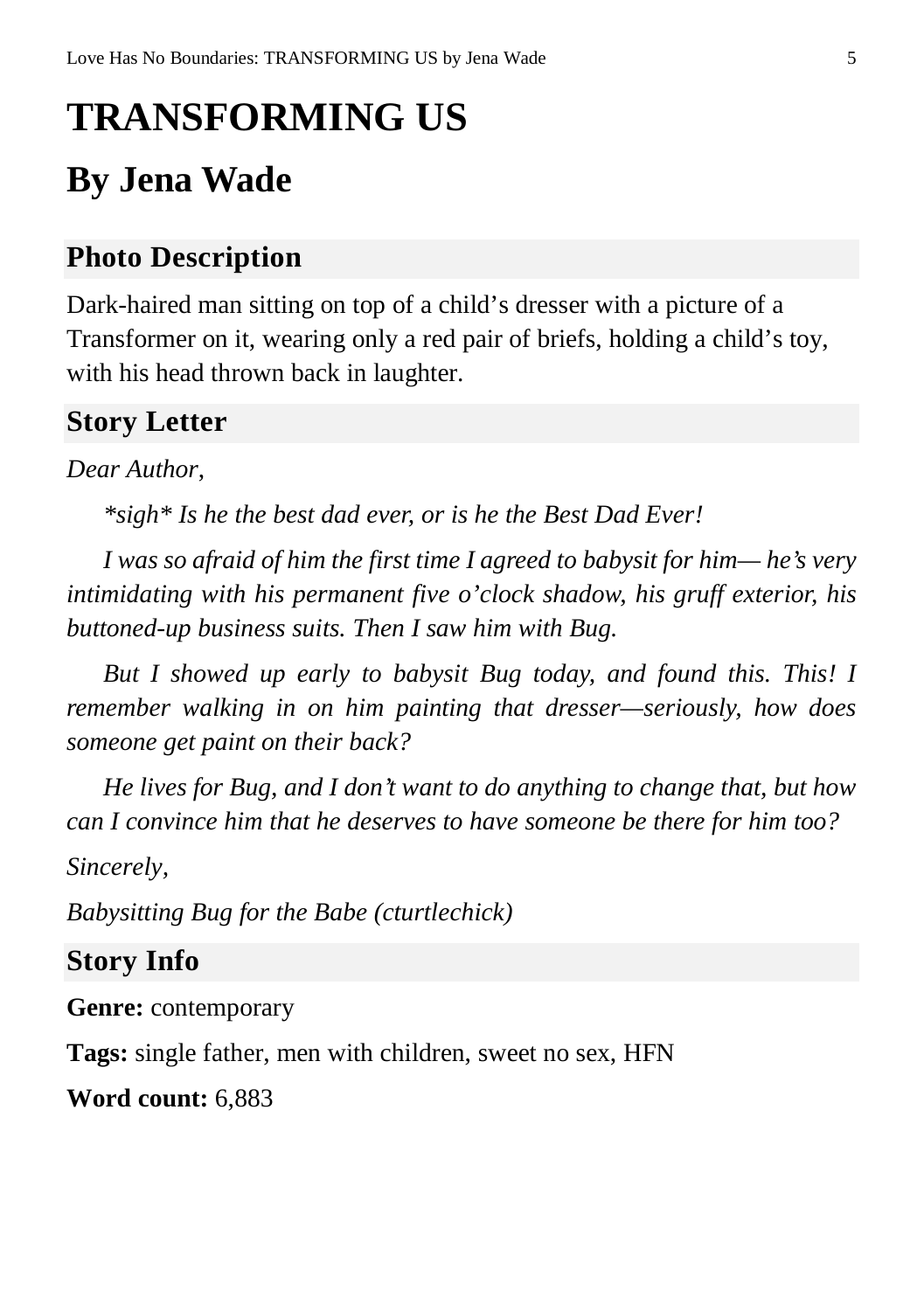## **TRANSFORMING US By Jena Wade**

Adam smoothed his damp palms over his pale blue polo shirt. With a deep breath, he knocked on the door. He tried to shake off the nervousness again. It'd been three months since he'd been to Bryan's house to babysit for the single father. Before that, it had been a regular occurrence—every Tuesday and Thursday night from four to eight. He wasn'tsure why Bryan had found a replacement babysitter, and Adam still tried not to take it personally. At twenty-five, he was a little old to be doing teenage jobs for extra cash, and he had a full-time job now, so it wasn't like he needed the money.

It'd still hurt when Bryan stopped calling, though. And Adam missed Colton. The little three-year-old had wiggled his way into Adam's heart from the very first day. Bryan had found his way there, too, but that had taken longer.

Four. Colton was four now. Adam hadn't been invited to the birthday party. His sister, Bryan's co-worker, had attended and shown him some pictures she'd captured on her cell phone. Bug, Bryan's nickname for the toddler, had grown so much since Adam last saw him.

Adam peeked in the window of the silent house. No movement. He checked his watch. He was on time, like always. He bit his lip. He could ring the doorbell, but if Bug was on the same nap schedule, it might wake him. As well-behaved as the kid was, interrupting his nap was not how Adam wanted to start the day.

He picked up the picnic basket he'd brought with him and turned the knob. The door was unlocked, so he let himself in.

"Bryan?" he whispered.

No response.

With another deep breath, he crossed the threshold. He knew his way around the one-story home and went straight to the kitchen to set the basket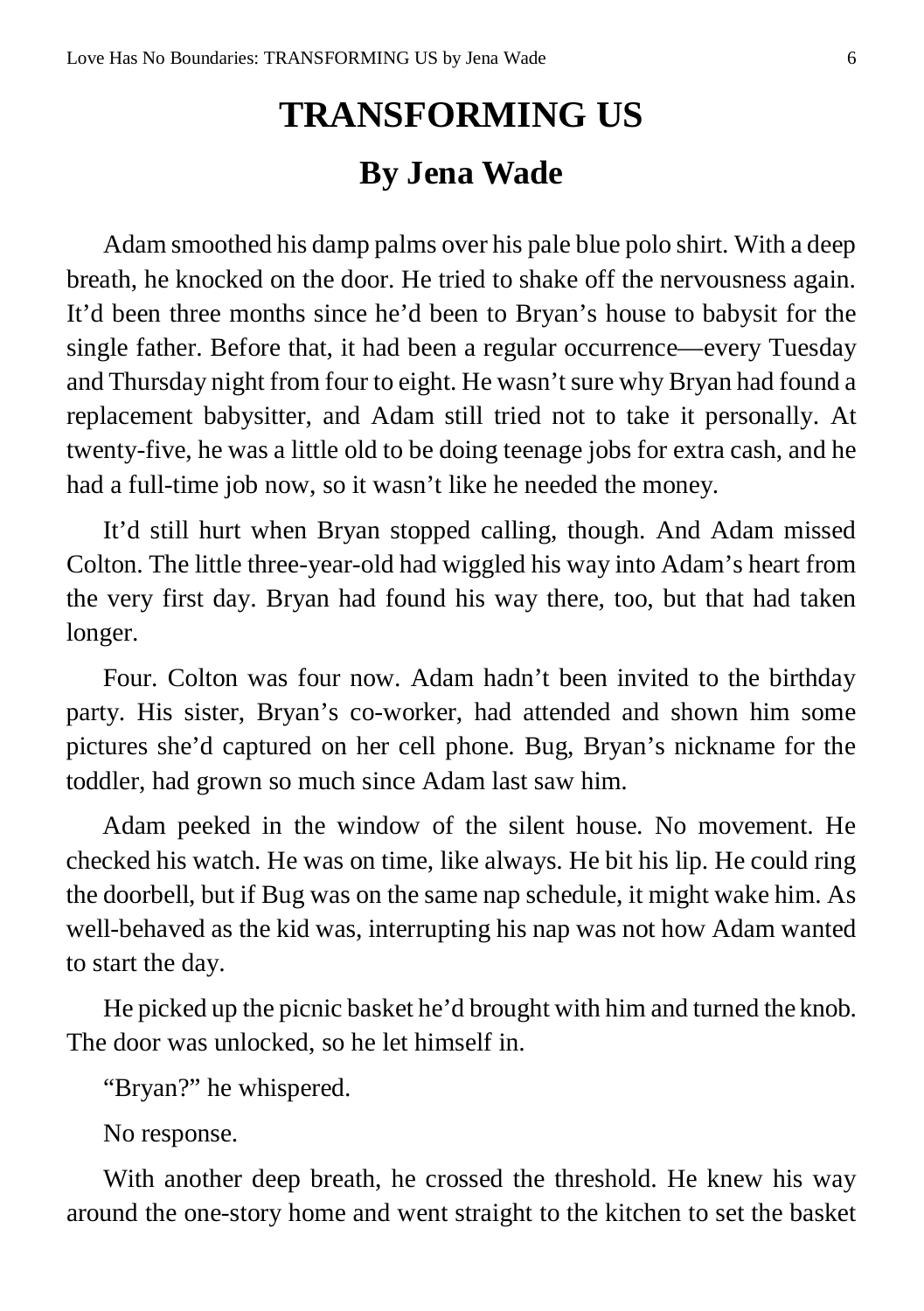down. As quietly as he could, he tip-toed through the living room. There were Legos spread across the floor in front of the couch. Bug had a pretty goodsized tower started and Adam smiled. He'd helped his sister pick out the Transformers Lego set for Bug's birthday, and it looked like they were a hit.

A grunt from down the hallway caught his ear and he turned to investigate.

When he reached the open door of Bug's bedroom, his eyes widened at the sight.

Bryan sat on the dresser clad only in a pair of bright red briefs. His bare chest was sprinkled with a patch of chest hair that trailed down through the middle of his six-pack abs. His dark hair was disheveled. He had dots of paint on his arms, with one big glob of yellow right above his eyebrow.

Adam wished he still had the picnic basket so he could hold it in front of his groin. His cock hardened at the sight of Bryan half naked.

#### "Bryan?"

Bryan dropped the Optimus Prime action figure he was holding and hopped off the dresser.

"Adam? What are you doing here?" Bryan's cheeks turned ruddy.

"Um, you texted me last week to see if I could watch Colton this afternoon. Something about a meeting…" Adam cleared his throat and averted his eyes from the man standing just a few feet from him. Apparently, Bryan had no qualms about standing mostly naked in front of his gay babysitter.

"Oh, shit." Bryan picked up the action figure and set it on top of the dresser.

Was that paint on his back? How did he get paint there?

Adam shook his head and looked around the room. Not much had changed since the last time he'd been there. A few more toys littered the space, but it was mostly the same. Transformers were piled high in the toy box. Bug loved the cartoon, and it was top on his wish list of toys, books, and clothes. If it had a Transformer on it, he wanted it.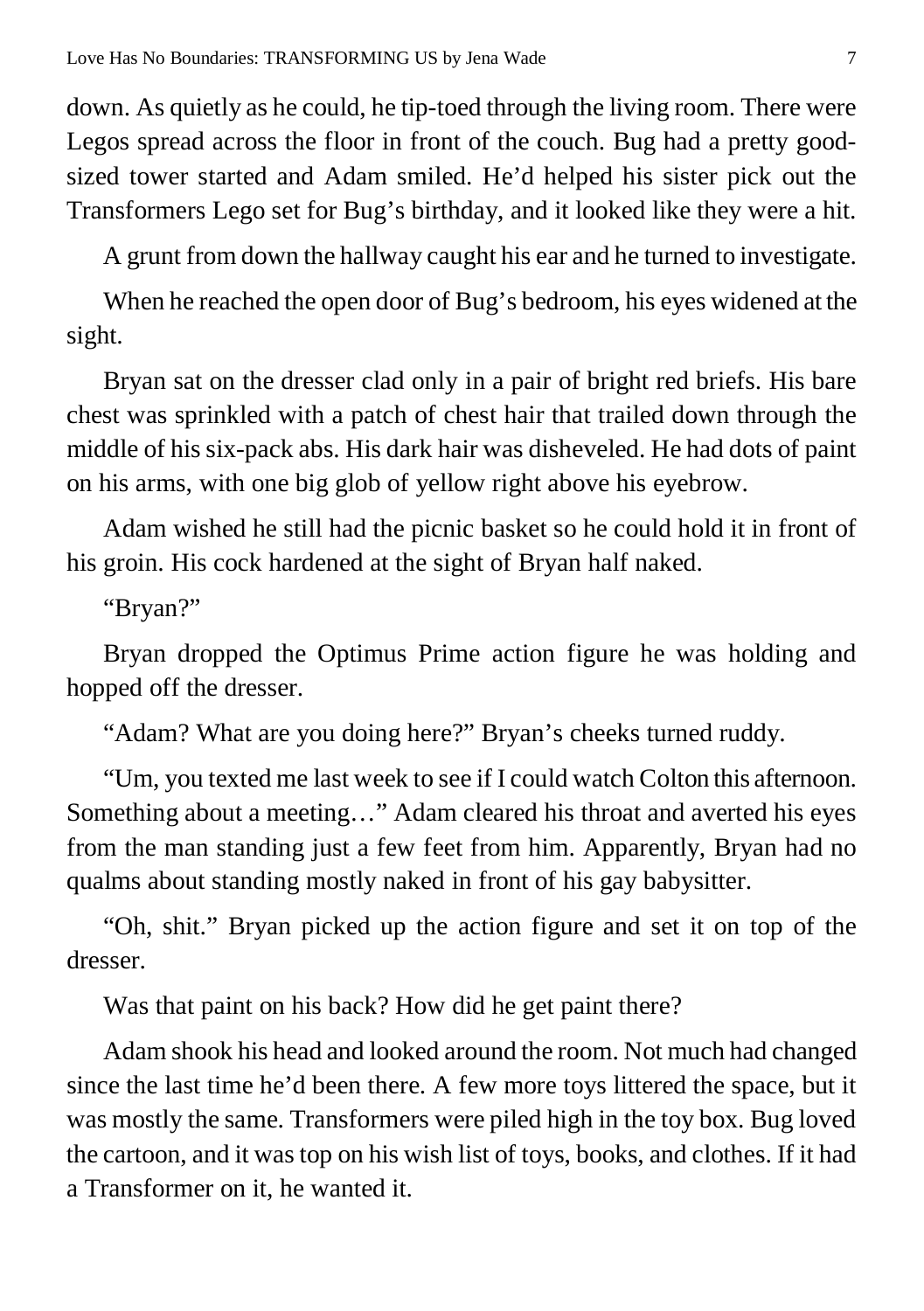"I forgot to tell you. My meeting was cancelled. I don't need you to watch Bug today. I'm really sorry." Bryan ran a hand through his hair, making it stand straight. "Shit, I feel like a jackass."

Adam nodded and tried to hide his disappointment. He'd been looking forward to watching Colton all week. Pretty lame for a grown man to be excited about babysitting a four-year-old anyway. Maybe he should spend his free day going to the coffee shop or park—try to meet some people or something. He needed to rid himself of this stupid crush on Bug's sexy dad. This wasn't his family and wasn't going to be.

"It's okay. Um, I'll just go, then."

"Adam! Adam! Adam!"

Little footsteps echoed down the hallway and within seconds Adam had a child hugging his knees.

"Hey, Bug!" Adam picked up the blond tyke and cradled him in his arms. "You've gotten so big. And why are you naked?"

"Daddy sleeps naked, so I do, too."

Adam raised his brow. "Oh, really?"

"Yeah. Do you sleep naked?"

"Um, no. I sleep in pajamas."

Bug pushed at Adam's chest until Adam set him on the floor.

"Is it done, Daddy? Is it done?"

Bryan's face lit when he smiled at his son and he ruffled Bug's hair.

Adam's chest tightened. Christ, he'd forgotten what a great father Bryan was. Always attentive, caring and patient, even when Bug was a holy terror.

"Yeah. It's done. Don't touch the sides. They're still wet." He pointed at the dresser. "What do you think?"

The dresser was painted off-white and a three-foot-high Optimus Prime picture covered the drawers.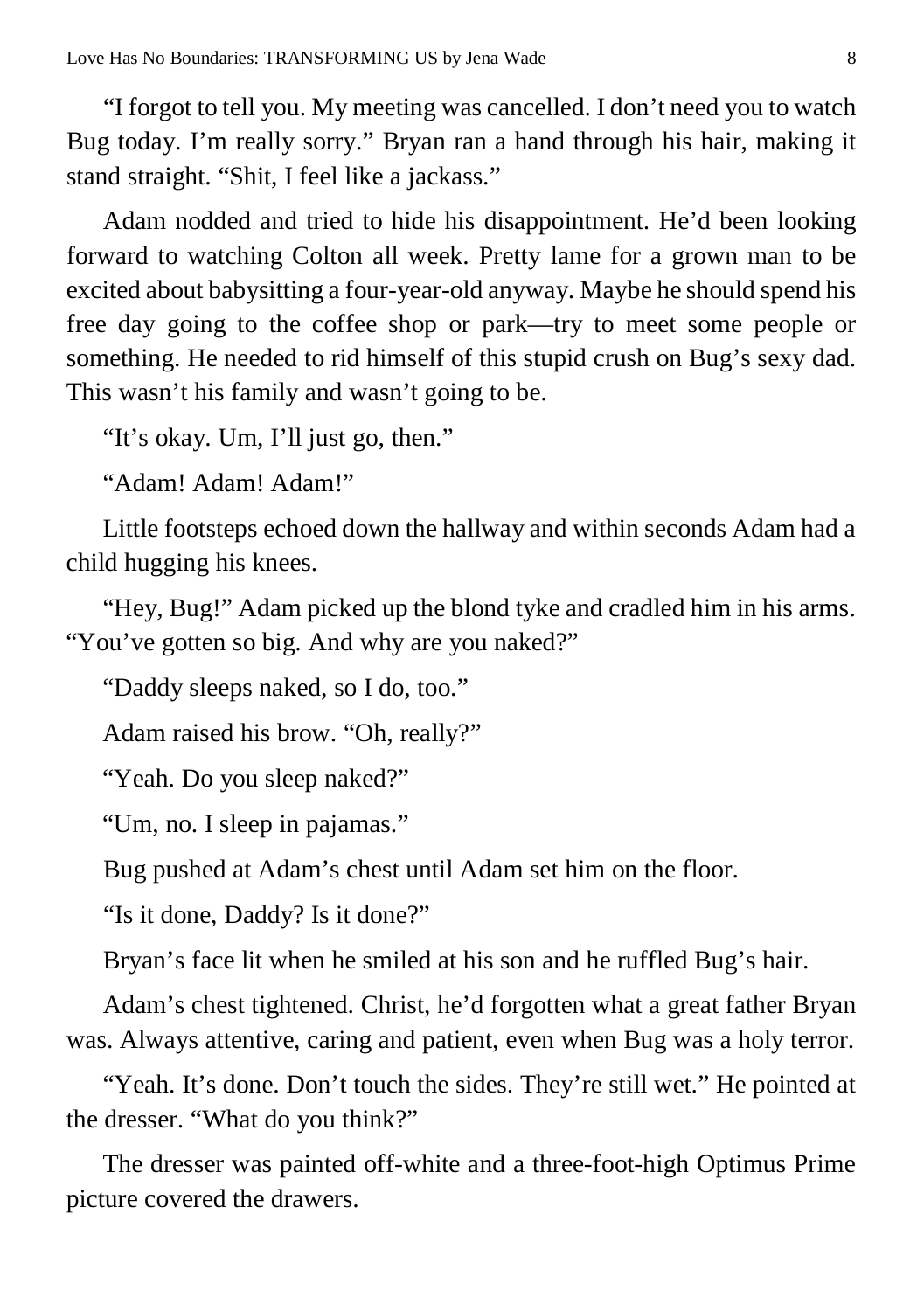"It's awesome!"

"It really does look fantastic," Adam said. "Last time I was here you just had it sketched out. Looks great filled in. I can't believe you can draw like that."

Bryan shrugged. "Well, I am a cartoonist."

"I know. I read your column and comic strips every morning." Adam bit his tongue. Now, why did he have to go and admit that?

"Really? Thank you." Bryan flashed him a brilliant smile. "I'm surprised someone as young as you still reads the actual newspaper instead of getting all your news on social media."

Adam shrugged. "I like getting the morning paper and reading it while I have my coffee." *And because I know the artist.* He wasn't going to admit that aloud, though.

Bryan turned to Bug. "Why don't you run to the bathroom and get your clothes. You can sleep naked, but this isn't a nudist colony, so you have to get dressed. Then we'll have lunch."

"But you're still naked." Bug looked up at his father and scrunched his eyebrows.

Bryan eyes widened. "Shi—Sugar Jets." He looked at Adam and winced. "Sorry. I forgot I wasn't dressed."

"No problem." Adam kept his eyes on Bryan'sface to avoid staring openly at his lickable chest. He bit back a groan. Lickable? Damn, he had it bad.

Bug tapped Adam's thigh. "Are you havin' lunch with us?"

"Um, actually I just stopped to say hi, but I've got to get going."

Bug pouted and he looked at his dad. "Can Adam stay for lunch, Daddy?

"That's up to him, honey. Why don't you go get dressed and he and I will talk about it? Okay?

Bug ran out the room as fast as his little legs would carry him.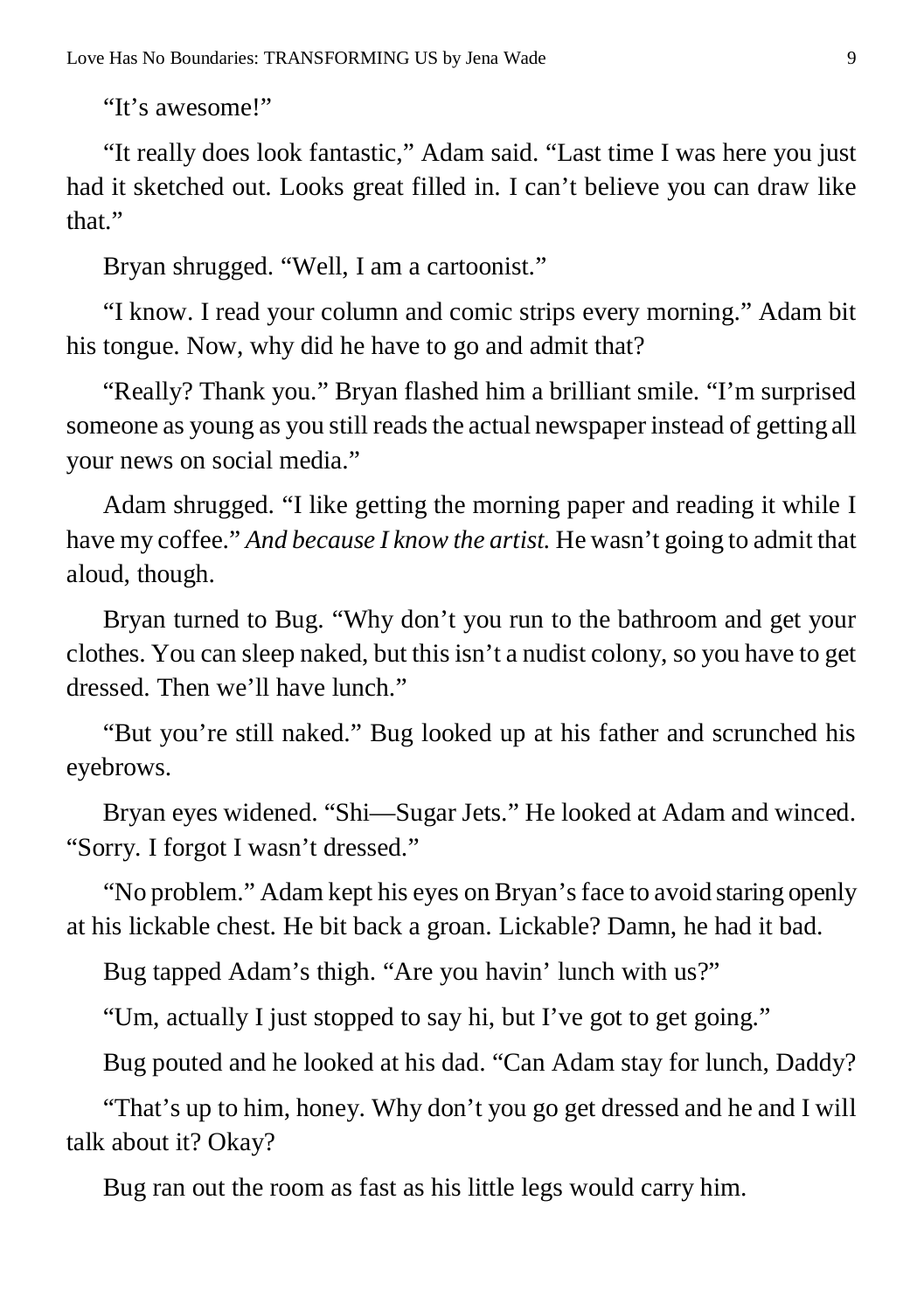"Would you like to stay for lunch? I feel terrible about forgetting to call you. Lunch is the least I could do, even if it is just SpaghettiOs. And I can still pay you for your time."

Ugh. That stung.

"Actually, I planned on taking Bug to the park for a picnic. I made a few sandwiches, put together a fruit salad, some cut-up vegetables, and pudding for dessert."

Bryan's eyes widened. "Awesome. Why don't we all go? You and I can catch up and you can spend time with Bug. He's really missed you."

*I haven't gone anywhere.*

"Sure. That sounds like fun." *And pure torture at the same time.*

"'Kay. I'll go get dressed."

"Um, Bryan? You might want to wash the paint off your arms, and face… and your back."

Bryan laughed. "Yeah, I'll jump in the shower real quick. I'll just be a minute."

"No problem." Adam scrubbed his face with his hands after Bryan left the room. Christ, his attraction to Bryan hadn't waned at all since he last saw him. This was going to be a long day.

\*\*\*\*

Adam retreated to the kitchen while Bryan and Bug got dressed. He shook his head. Bryan slept naked. He'd tuck that piece of information away for later—when he was in bed.

Making himself at home, he opened the fridge and slapped together a peanut butter and jelly sandwich. He hadn't made enough lunch for three.

"Hey, there you are." Bryan entered the kitchen with Bug on his shoulders. Adam wiped the counter to keep from staring. He was afraid his less-thanovert ogling of Bryan had caused the man to quit calling him to babysit in the first place.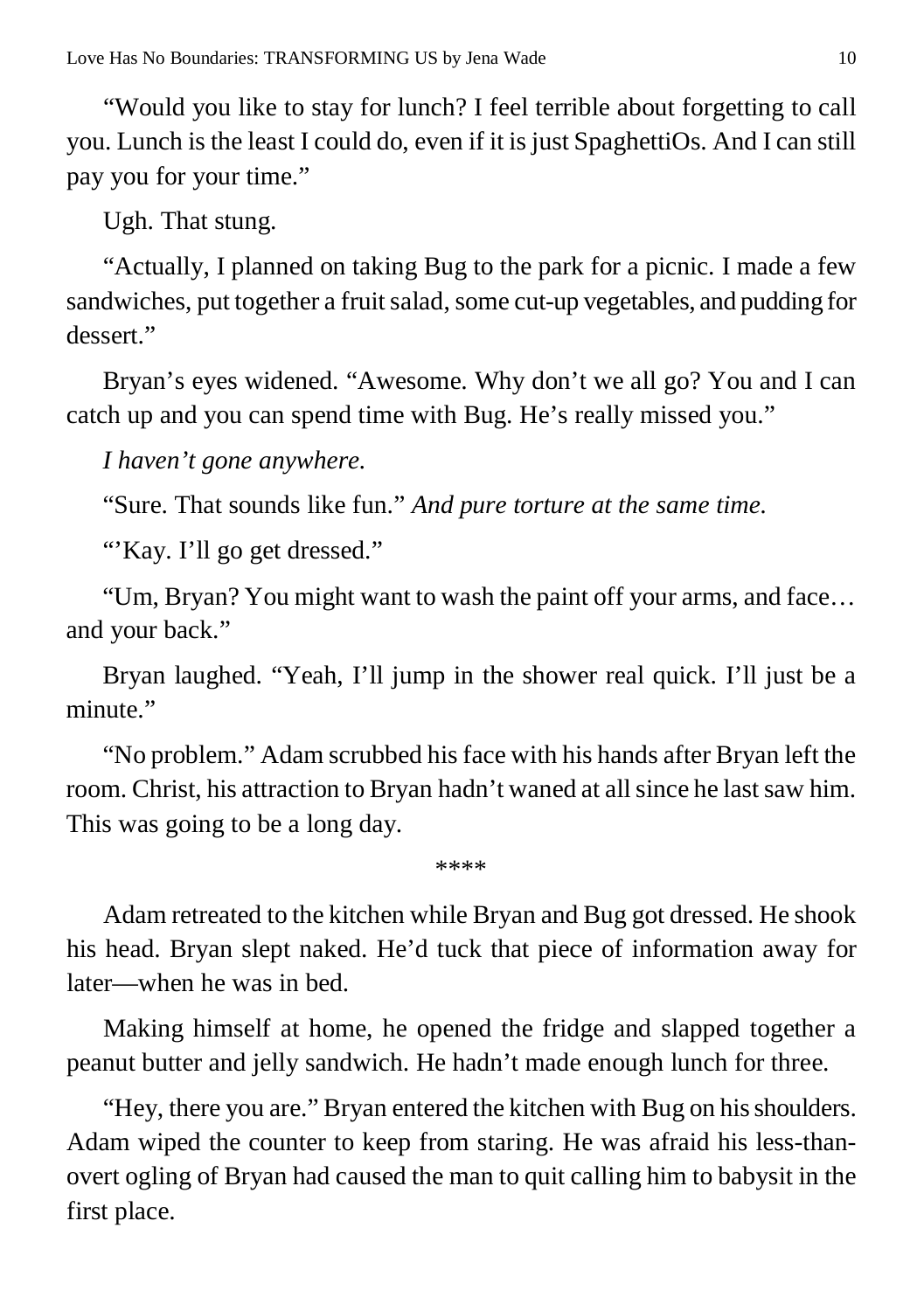Adam picked up the basket. "Shall we?"

Bryan tossed him a knee-weakening smile. "Yeah. Let's go."

The stroll to the park was quick, only three blocks from the house. Adam quizzed Bug on his colors, and they sang the ABCs as they walked. The kid was sharp as a tack and had learned so much since Adam had last seen him.

At the park, Bug ran off to play with some of the neighborhood kids he knew.

"Stay close!" Adam stood on the edge of the area designated for five-andunder children. He kept a close eye on the little four-year-old as Bug climbed the ladder to the slide.

"He's fine, Adam. Come sit. We can see the whole playground from here."

Adam sat on the opposite end of the too-short bench—as far from Bryan as he could get. "How have you been? Work keeping you busy?"

Bryan nodded. "Yeah, but they let me work from home two days a week, so I can spend time with Bug. He usually plays on the office floor while I work."

"That's great."

Bryan rested his arm on the back of the bench, his hand almost touching Adam's shoulder."So, what have you been up to? Your sister says you got a full-time job at the university?"

Adam nodded. "Yeah, I'm working for the Communications Department coordinating newsletters and other publications the university puts out."

"Great. Good for you." Bryan leaned forward and rested his elbows on his knees. He turned toward Adam with a hard-to-read expression. "I hear you have a boyfriend now, too."

"What? Where did you hear that?" Adam shook his head. "No. I'm not seeing anyone."

"Oh. Stephanie mentioned that you had a date, I just assumed…"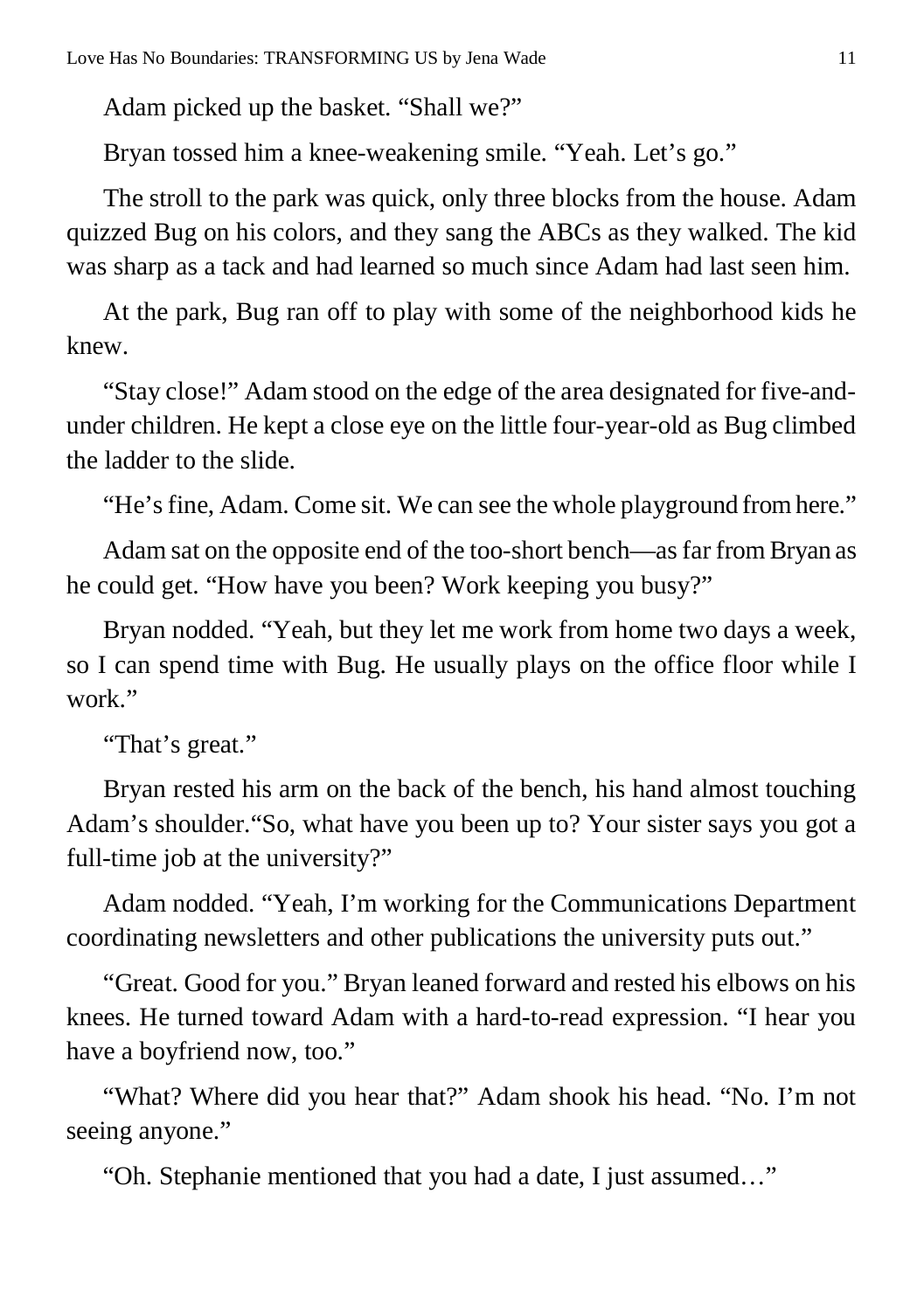Adam thought he saw a smile, but Bryan turned away too quickly for him to be sure. "Well, I've had a few dates, but they were just casual. Nothing serious. What about you? Have you been seeing anyone?"

Bryan grimaced and shook his head.

"I'm sorry. That was none of my business. I wasn't thinking."

"No, it was a fair question. I mean, I asked you first."

"I know, but after Annie—"

"Annie?" Bryan's brow furrowed. "What's Annie got to do with me not dating?"

"Well, she was… um… Bug's mom and your girlfriend." Adam stomach turned. Why did he have to mention Bryan's dead girlfriend? Christ, he was such an ass.

"Adam. I'm gay." Bryan straightened and met Adam's stare. "Annie was my best friend, not my girlfriend. I thought you knew that."

Adam blinked. Once. Twice. Three times. "You're gay?"

Bryan laughed and turned toward the playground. "Yeah. I'm sorry, I really thought you knew." His smile disappeared. "Annie and I both wanted kids and we weren't getting any younger. So, we had one together—via a testtube." Bryan's eyes clouded with sadness. "Shewould've loved Bug. She'sthe one who gave him the nickname actually. Her little Bug. She used to talk to him every night when she was pregnant."

Not knowing what else to do, Adam grasped Bryan's hand and squeezed. "You're doing a great job with him. She would be proud of you and him."

Bryan took a deep breath. "It's hard to believe she's been gone for four years." He smiled and waved at Bug standing on the platform of the playground equipment. "He has so much of her in him."

"He's got a lot of you, too."

Bryan faced Adam with a full grin. "Like my stubbornness?"

"Well, he does have that."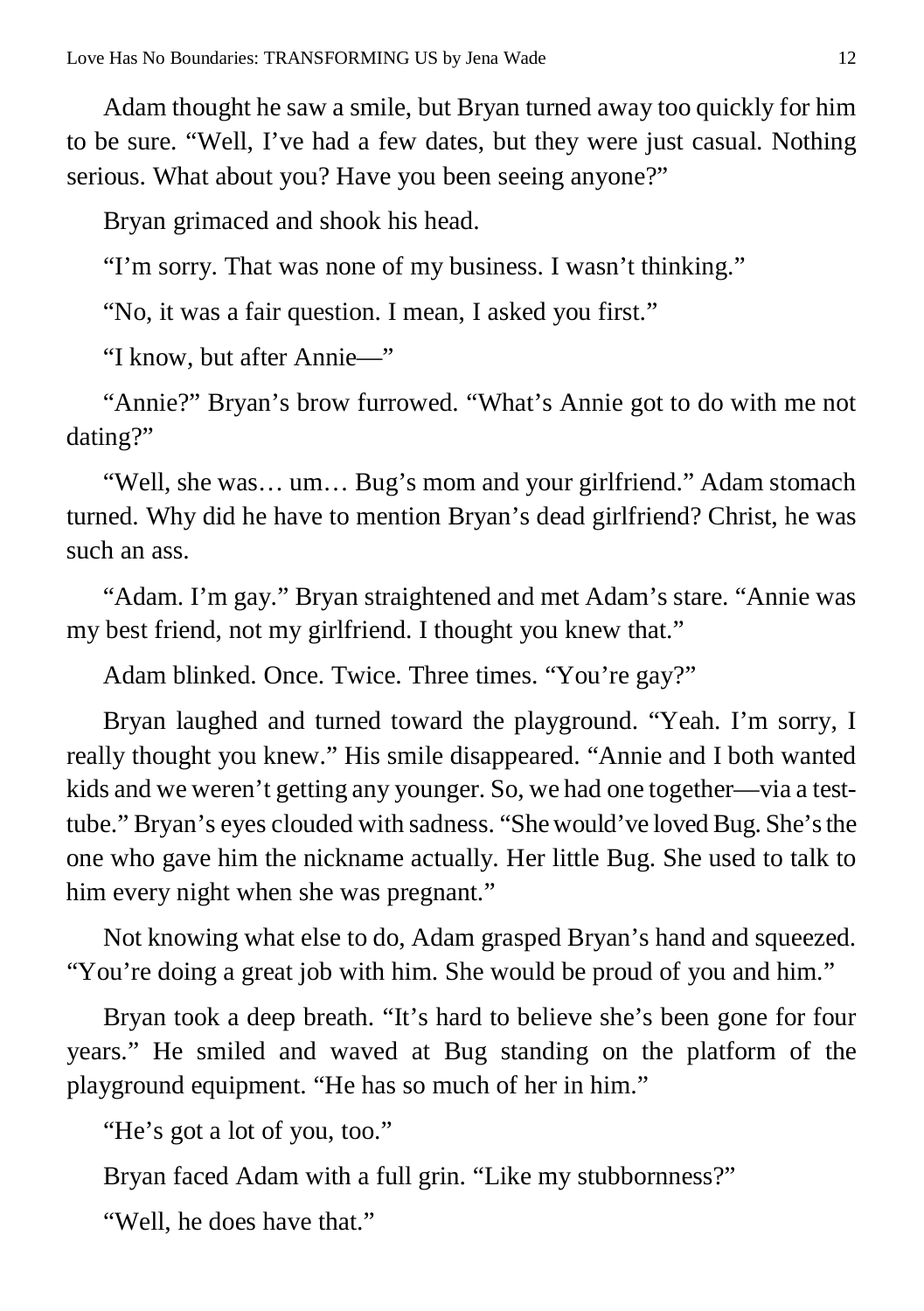Bryan narrowed his eyes. "You really didn't know I was gay?"

Adam shook his head. "No, it's none of my business. I just assumed that Annie was your girlfriend. I've never been given any reason to think otherwise." Despite spending a lot of time hoping.

Bryan's eyebrows shot up. "Really?" He looked down at their clasped hands. "I just figured that your sister would've told you."

Adam pulled his hand away. "No, she's not one to gossip. She probably assumed that you told me, you assumed thatshe told me, and I assumed it was none of my business."

"Well, you know what they say about assuming. Makes an ass out of you and me."

Adam chuckled. "That it does. So, what keeps you from dating then?" Oh, shit that really wasn't his business, but he was dying to know.

"Bug." Bryan turned his focused eyes on his son playing with the other kids. "He doesn't need me introducing a different guy every few weeks."

Alwaysthe vigilant father. Adam gazed at Bryan. His dark hair waslonger than when Adam had last seen him. His permanent five-o'clock shadow covered the lower half of hisface. Adam would gladly suffer whisker burn just to feel Bryan pressed up against him. Adam sighed. Bryan deserved to find someone to share his life with. And Adam was more than willing to apply for the position.

He shook away the thoughts. *Keep dreaming.*

"Well, now you're assuming that whoever you're seeing won't work out. You don't know until you try. After all you've been through, you deserve to take a little time for yourself."

Bryan smirked. "That's all easier said than done."

"But, you could have anyone. You're successful, sexy—" Adam clamped his mouth shut.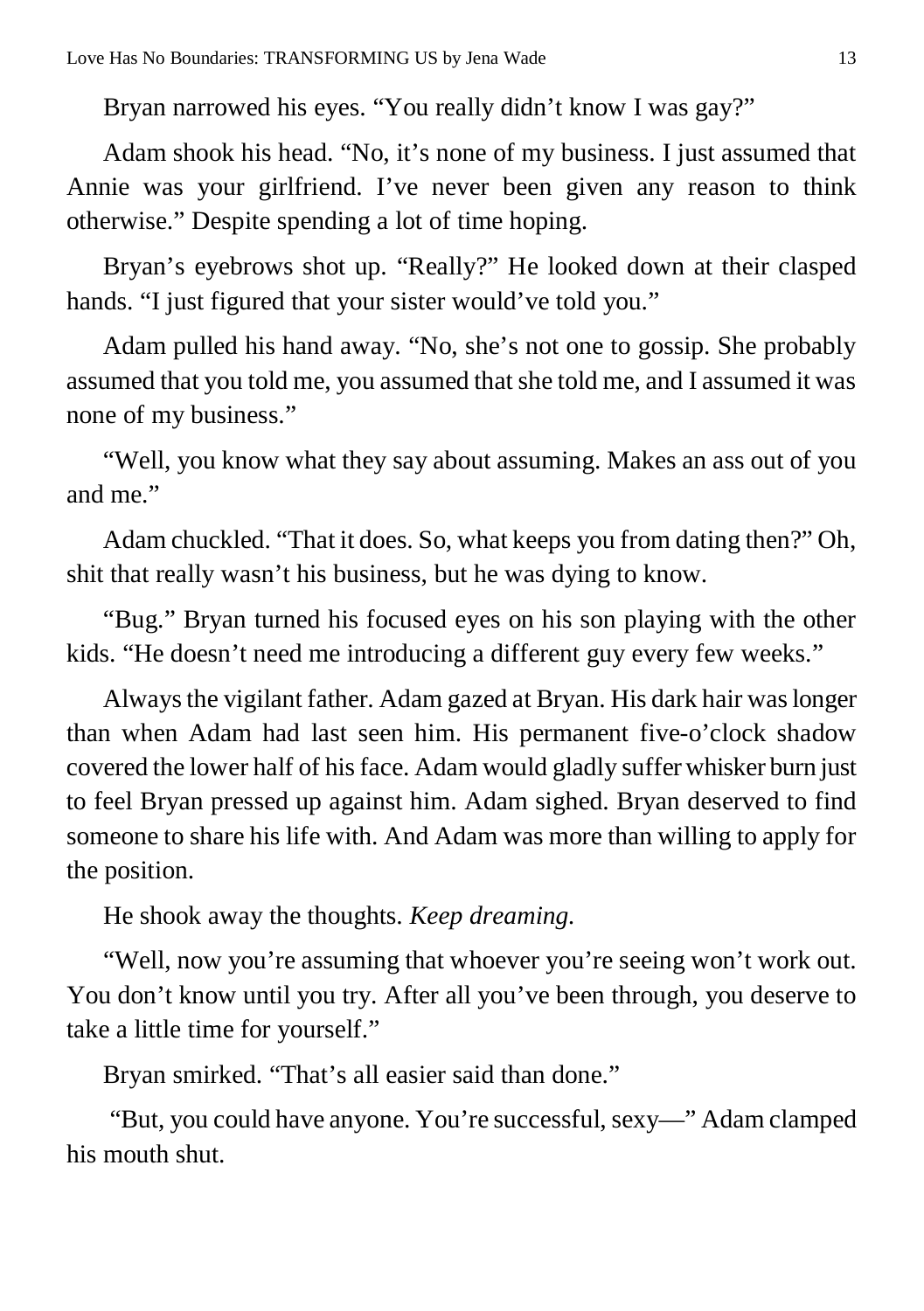"And a single father. That last one throws a wrench into the dating game." Bryan laughed. "No one wants a premade family."

"I do." Adam resisted the urge to slap his hand over his mouth. *Idiot.* "I mean, I want a family. Someday. Sooner rather than later, preferably."

"Daddy." Bug ran to the bench and launched himself onto Bryan's lap. "I'm hungry."

"Me too, Bug. Let's break out this picnic basket." Bryan sent Adam an apologetic smile and stood.

Adam unpacked the picnic blanket and spread it out on the ground. "Come here, Bug. I got some hand sanitizer for you. We need to wash your hands."

Bryan sat on the ground and pulled out the sandwiches. "You brought hand sanitizer?"

"Of course. And bug spray and sunscreen."

"Geesh. Which one of us is the dad, again? I didn't even think of bringing any of that."

Adam laughed. "Well, it's better to have it and not need, than to need it and not have it. Besides, I used to take my younger brothers to the park all of the time. You can never have enough sunscreen and bug spray."

"I didn't realize you had younger brothers." Bryan narrowed his eyes.

"Yeah, Steph and I are the oldest and the only ones that were planned. The twins were born when I was ten. Then my mom… well, she left." Adam shrugged. "Most of my teenage years were spent babysitting my little brothers, and they got bored fast, so I had to get creative to keep them out of trouble."

"That explains why you're so good with Bug."

Heat infused Adam's cheeks and he started handing out their food. While they ate, Bug asked questions and talked non-stop. With him keeping the conversation going, Adam could focus on not saying the first thing that popped into his head.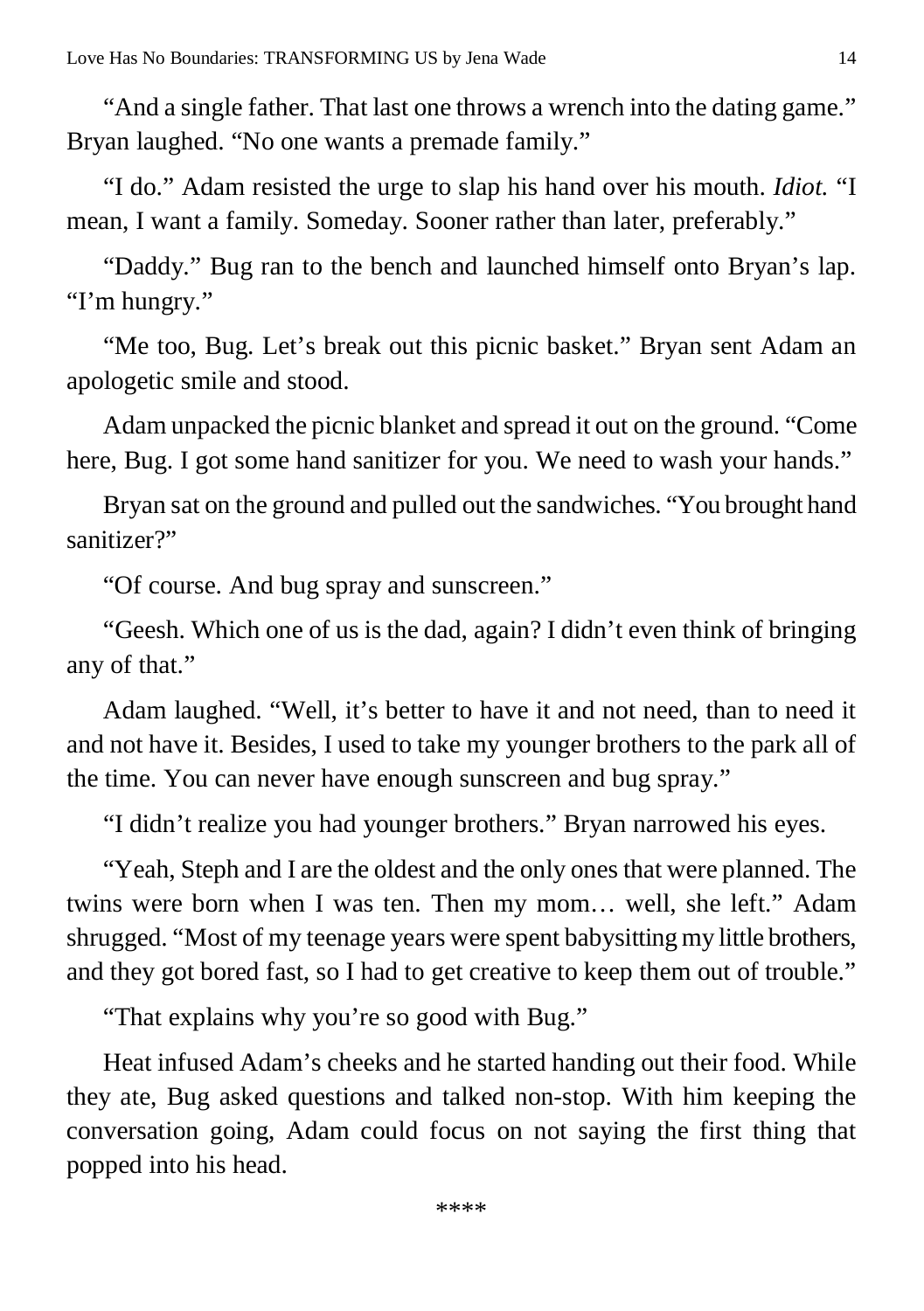Bug fell asleep on Adam's shoulder on the walk home. They'd eaten their lunch and then played tag. Which was more Bug chasing Adam and Bryan in circles, than an actual game. The afternoon tuckered the four-year-old out and within minutes of walking home, he asked Adam to carry him. There was no way Adam could resist those eyes, so much like his father's. He'd handed Bryan the picnic basket and swung Bug into his arms.

Bryan opened the door quietly. "Go ahead and put him in my bedroom. His still smells like paint."

Adam nodded and shuffled through the house to the master bedroom.

Unlike Bug's room and the rest of the house, which was neat and tidy, Bryan's room was a disaster. Clothes were strewn across the room—hanging off the dresser, piled on the floor. Everywhere. Adam shook his head. Theman needed a maid.

He carefully laid Bug onto the middle of the king-size bed and gathered pillows around him to keep him from rolling around. Not that it was likely that he would. The kid slept like a rock. He covered Bug with the blanket. With one last look to make sure he was asleep and secure on the bed, he left the room, trying not to imagine Bug's father sleeping there naked.

Inside the living room, Bryan sat on the couch with his head leaning back against the cushions.

Adam bit back a chuckle. Looked like Bug wasn't the only one tired out from their afternoon.

"He still asleep?"

Adam plopped on to the couch next to Bryan and sighed. "Oh, yeah, he'll be out for a bit."

Bryan scoffed. "Or he'll wake up early and be cranky."

"Yeah, that could happen, too."

Bryan turned and pulled one leg onto the couch, his foot resting against Adam's thigh. "Thank you for lunch and for getting us out of the house today. It was a lot of fun"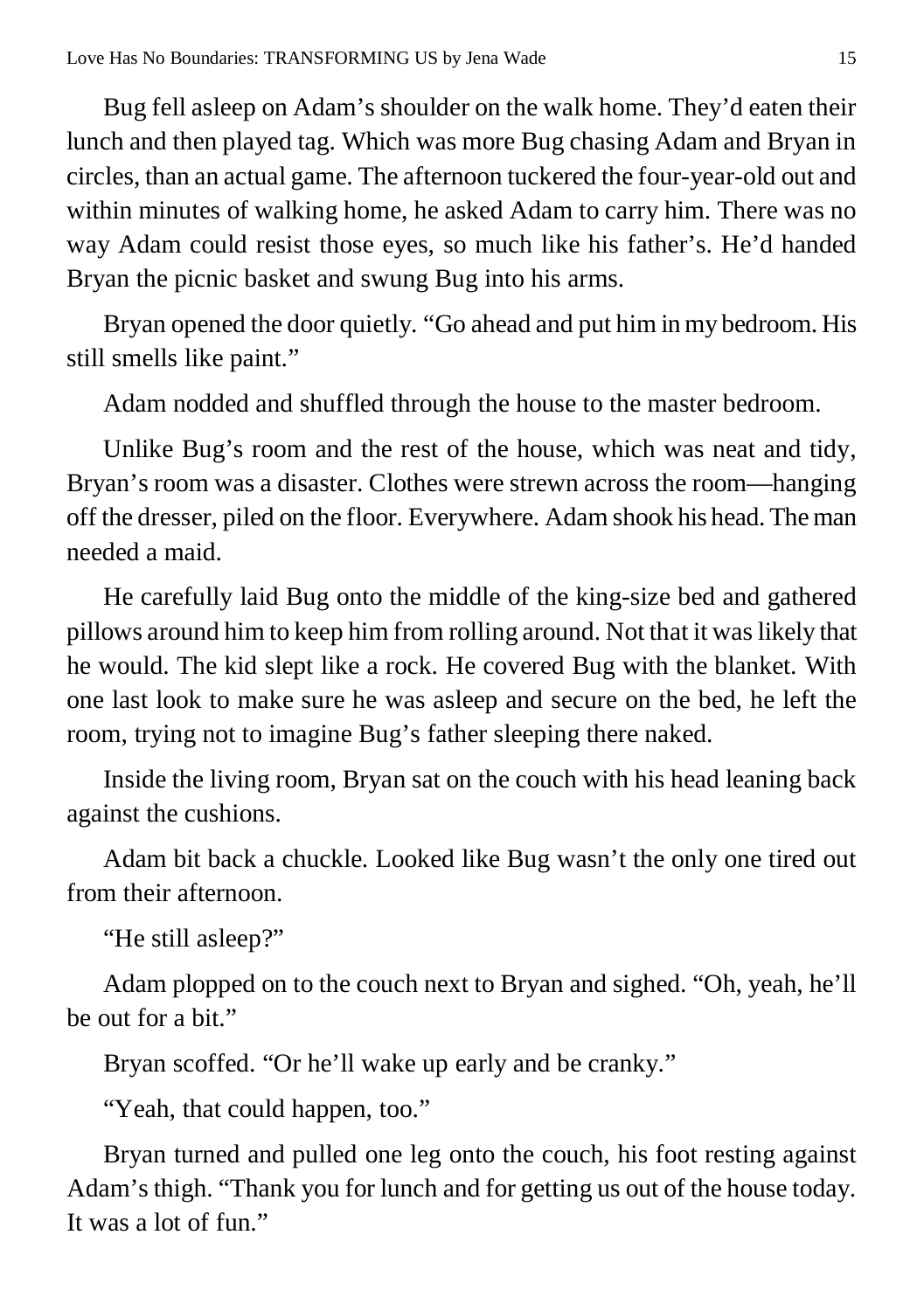Adam yawned. "Yeah, we should do it again sometime." He snapped his mouth closed. So much for not saying the first thing that came to his mind. "I mean, if you ever need some time to yourself or if you do decide to start dating, I'd be happy to watch Bug for you."

Bryan rested his arm on the back of the couch and his fingers grazed the back of Adam's neck. "That sounds nice."

Adam gazed back at Bryan, whose eyes were filled with interest and a spark of lust. He darted his tongue out to wet his lips, debating whether or not now was the time to make his move. He'd been wanting to for so long, and when would he have another opening like that?

Reaching his hand around to the back of Bryan's head, he hesitated a moment. When Bryan didn't pull away, it was all the encouragement he needed. His lips crashed hard onto Bryan's. They tasted faintly of the chocolate pudding they'd had for dessert. The sweet scent of his cologne tickled Adam's nostrils and intensified his arousal.

He moaned low in his throat as he coaxed Bryan's mouth open with his tongue. Bryan's fingers tangled in his hair and his other hand lay on Adam's chest, fingers sneaking under his collar to touch his skin.

Adam pushed into the caress. His body tingled with excitement and his cock pressed against the zipper of his jeans. Bryan's hands wandered down Adam's body, slipping under his shirt and resting above his hips. His tongue swept into Adam's mouth. The kiss was sheer perfection, everything Adam had hoped it would be and so much more.

He bucked forward, wanting more, needing Bryan's hands on his skin. Adam slid his hands down Bryan's back until he found the waistband of his khakis. He ached to see if Bryan still wore the red briefs from this morning. Adam moved his hands to the front and found the button quickly and popped it open with one hand. He pulled his mouth from Bryan's and focused on releasing the man's cock from its prison of fabric.

Bryan's hands returned to Adam's chest and he pushed. It took a moment for Adam to grasp that Bryan was telling him to stop.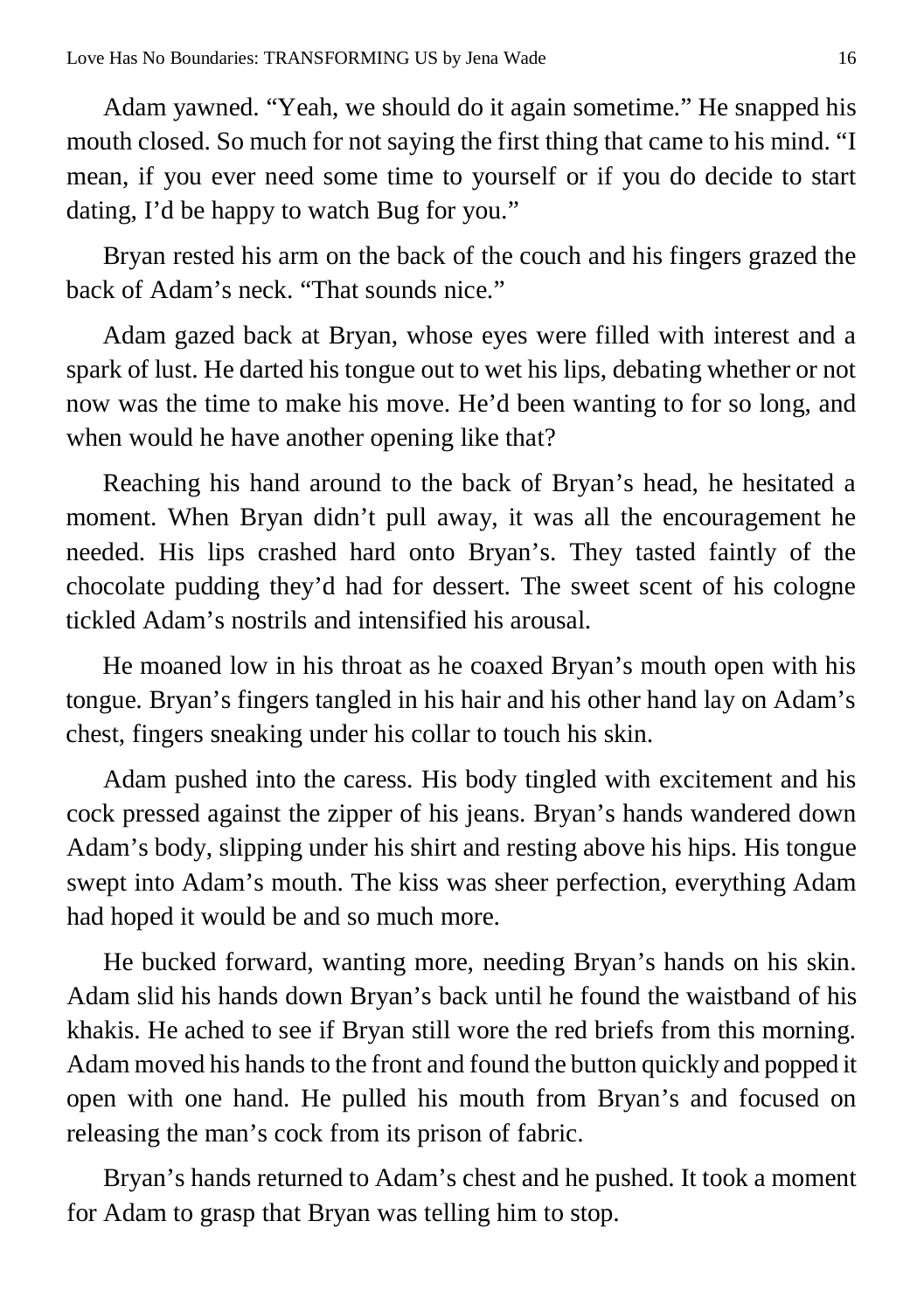He met Bryan's eyes. "What's wrong?"

Bryan looked away and fumbled with the fly of his pants. "We can't do this." He stood and walked away. "It's not right."

Adam's heart thundered in his chest and he struggled to catch his breath. "What do you mean?"

"You're a young kid, Adam." Bryan shook his head. "I can't do casual hookups. I'm a single father—it wouldn't be right for Colton."

Adam collapsed into the sofa like he'd been sucker-punched. "Oh."

"You have your whole life ahead of you. You don't want to tie yourself down to a family."

Anger killed the last of Adam's arousal and he shot to hisfeet. "I'd like the option, thank you very much." He kept his voice low, so they didn't disturb Bug. "I'm a grown man. I can make my own damn decisions."

Bryan winced. "I think maybe you should go."

Tension settled in the air around them. Adam's shoulders slumped and he walked toward the door. He glanced down the hallway to Bug's room and briefly wondered if he'd ever see the kid again—or his dad. Damn him for getting too attached to a family that wasn't his. And damn Bryan for letting him have a taste of what could be.

\*\*\*\*

Adam stared at the television while some sort of terrible sci-fi thriller played out on the screen. Were those sharks with octopus tentacles? What the hell kind of crap was he watching anyway?

He searched around for the remote just as his phone rang. A glance at the clock told him it was well into Saturday night. He picked up the phone and pressed ignore, not wanting to tell his friends he wasn't coming out for yet another Saturday night. For the past two weeks, he couldn't shake the feeling of loss that had settled in his chest the moment he'd left Bryan's house.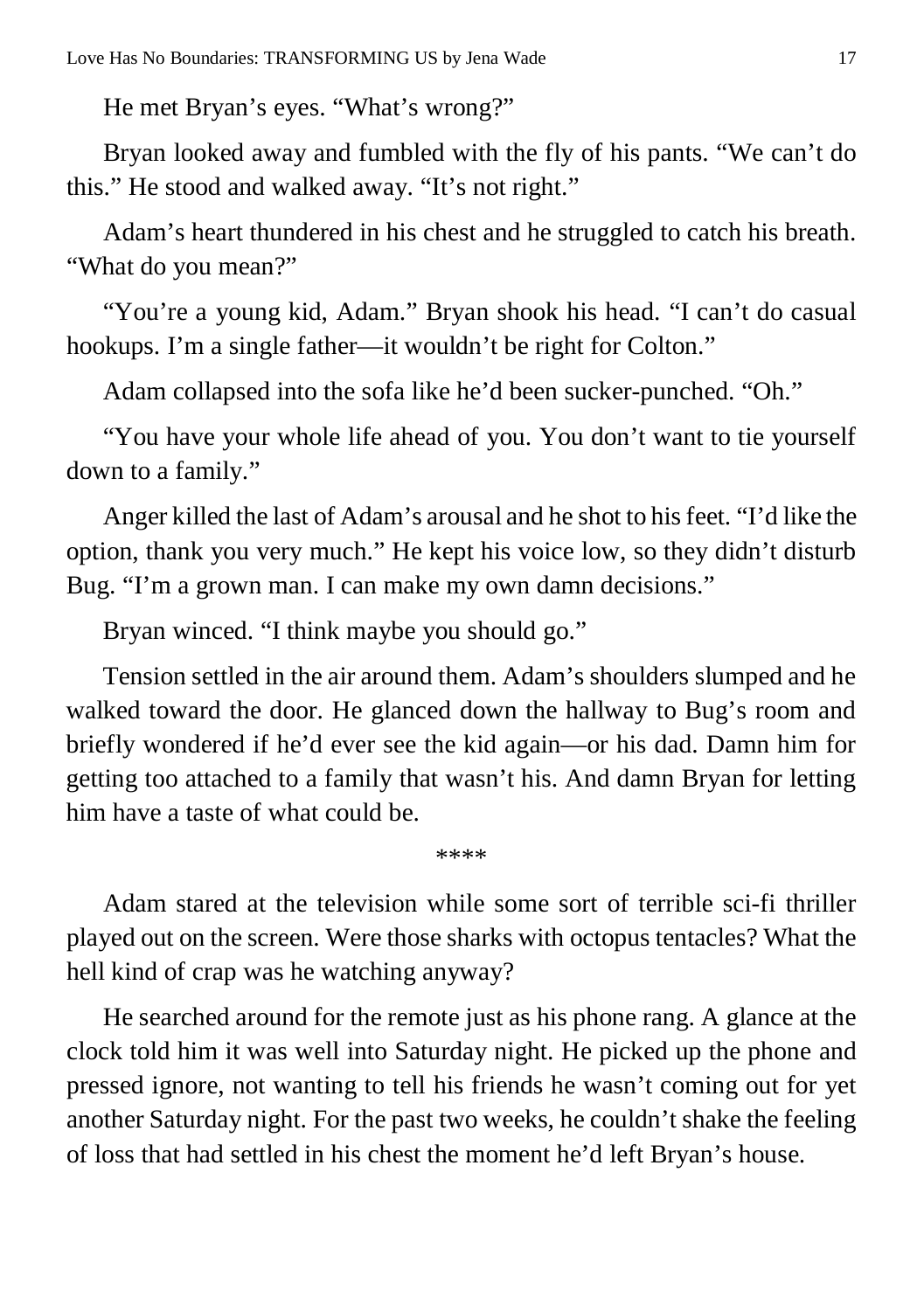The phone rang again and he looked at the screen. A picture of Bryan and Bug flashed on the screen with Bryan's name displayed across the top. He answered without thinking, wanting to hear the voice that set his body on fire and pissed him off at the same time.

"Hello?"

"Adam. It's Bryan. Colton and I are on our way to the hospital. Can you meet us there?"

Adam hesitated. Bug was hurt?

He walked toward the door. "Of course. Yes. Which one?"

"Sacred Heart. We should be there in about fifteen minutes."

"No problem. I'll be there in ten."

A sigh came through the other end of the phone and made Adam's heart melt. Why couldn't he just stay mad at Bryan?

"Thanks, Adam. I—"

"Don't worry about it. I'll see you soon." Adam hung up and grabbed his keys from the hook.

This wasn't the first time he'd gone to the ER for Bug. The last time had been in the middle of the day when Adam had been watching him. Bug was just learning to walk and Adam had turned away for just a second. He'd fallen in the living room and cut his head on the coffee table. Adam shook the thought away. Remembering that day made his blood run cold.

What could be wrong with Bug right now? And why did Bryan call him? Adam didn't care, he just wanted to get to Bug, make sure the kid was all right. He sighed. No matter what happened, he was going to get his heart broken in this situation.

\*\*\*\*

Bryan pulled up to the hospital entrance just as Adam jogged to the door. Bryan flew out of the car and opened the backseat. Within a few seconds he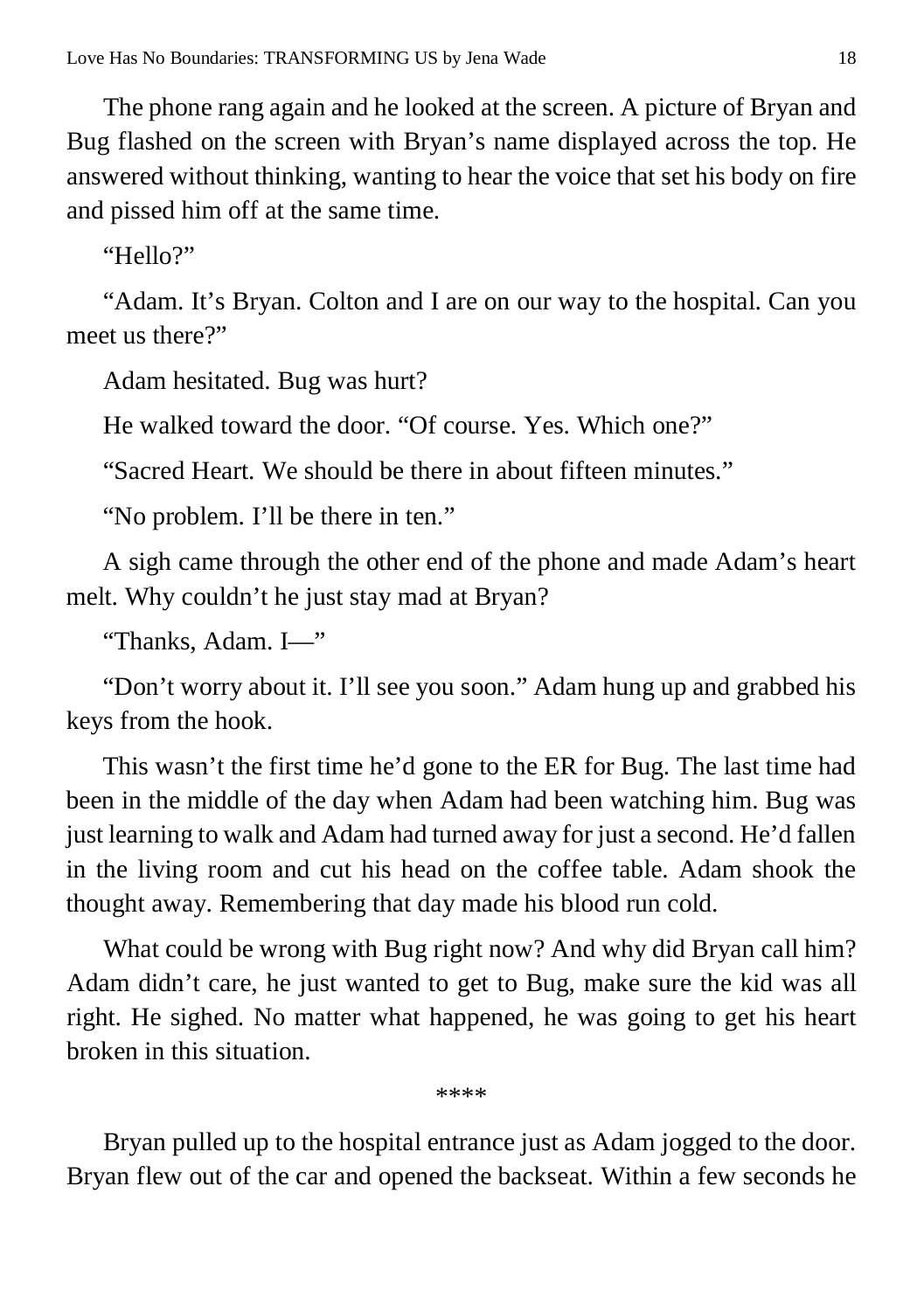had Bug in his arms. Bug had his blanket over his face, so Adam couldn't see what was wrong with him.

"Go inside and check in. I'll park," Adam said.

Bryan nodded and carried Bug inside.

Adam parked Bryan's car next to his and ran back to the ER. Did Bug fall out of bed? Down the stairs? Was the child even conscious right now?

The hospital was slow for a Saturday night. Thank God. Bryan and Bug were being taken back to a room just as Adam stepped in the door. He moved toward the waiting area, but Bryan motioned for him to follow. Adamcaught a glimpse of Bug's face resting on his father's shoulder. His skin was pale and sweat dampened his blond hair. Adam stomach tightened. His poor baby was sick.

## *He's not your baby, dumbass.*

Bryan laid Bug on the examination table and the nurse took his temperature and pulse. Bug remained still the entire time. He didn't even open his eyes.

The nurse smiled at both Bryan and Adam. "The doctor will be in shortly."

*How about quicker than that? Like right now?* Adam kept the thought to himself. He didn't need to cause a scene in the middle of an exam room.

"Thank you," Bryan said.

After she left the room, Adam turned to Bryan. "What's wrong? Is he sick? How long has he been this way?" He scooted his chair closer to the table and picked up Bug's hand. It was warm and clammy.

"He said he wasn't feeling well this afternoon. So, I kept a close eye on him. I took his temperature before bed and he had a slight fever. I gave him some Children's Tylenol, but his fever didn't come down. I woke him up to bring him in. And when I got him dressed, I found a rash on his back." Bryan bit his lip and stared at the floor. "I called you because I didn't want to sit up here all night worrying."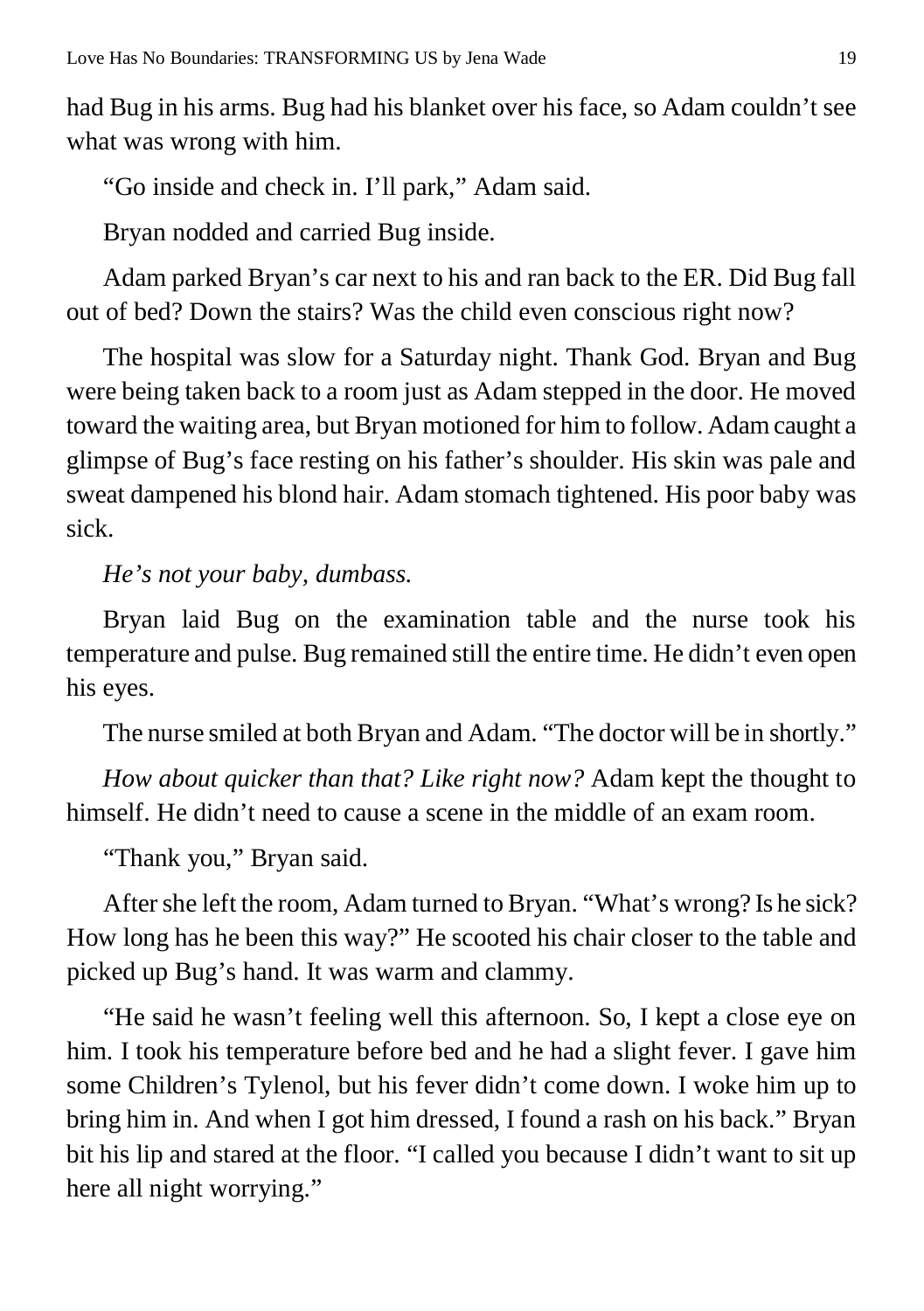"I'm glad you called." Adam cleared his throat. "Even though we… you know. I'd still like to watch Bug whenever you need me to. I miss the little guy."

Bryan nodded. "I know. I wanted to talk with you about—"

The doctor came in the room holding a clipboard in his hand. "Hello, Mr. Daniels, what brings you in this evening?"

Bryan stood. "My son, Colton. He has a one hundred and four fever. It started earlier this evening, and he has a rash on his back."

Bug stirred and both Bryan and Adam moved to hold him still so he didn't fall off the table. His lips curled into a pout and little tears pooled in the corners of his eyes.

"It's okay, Bug. You're just at the doctor's office. Your dad and I are right here." Adam brushed the damp hair from Bug's forehead as the child turned to look at him.

"Adam!" Bug's pout turned into a small smile and he reached out for Adam to pick him up.

"Go ahead and hold him. I'll take a look at his back," the doctor said.

Adam held Bug in his arms and the boy snuggled into his shoulder. He looked over at Bryan, realizing he maybe overstepping his bounds as a friend who was there for support. Bryan stared back at him. His dark hair pointed in every direction and he had bags under his amber eyes. Maybe he needed Adam to hold him, too.

"Is this the first day that he hasn't felt well?" the doctor asked as he inspected the rash on Bug's back.

"Well, yesterday he didn't want to eat and said he had a sore throat. I didn't think anything of it. I was trying to get him to eat broccoli, so I assumed he was just being stubborn."

Adam chuckled. "You don't like broccoli either."

Bryan smiled. "No, but he's never given it a chance."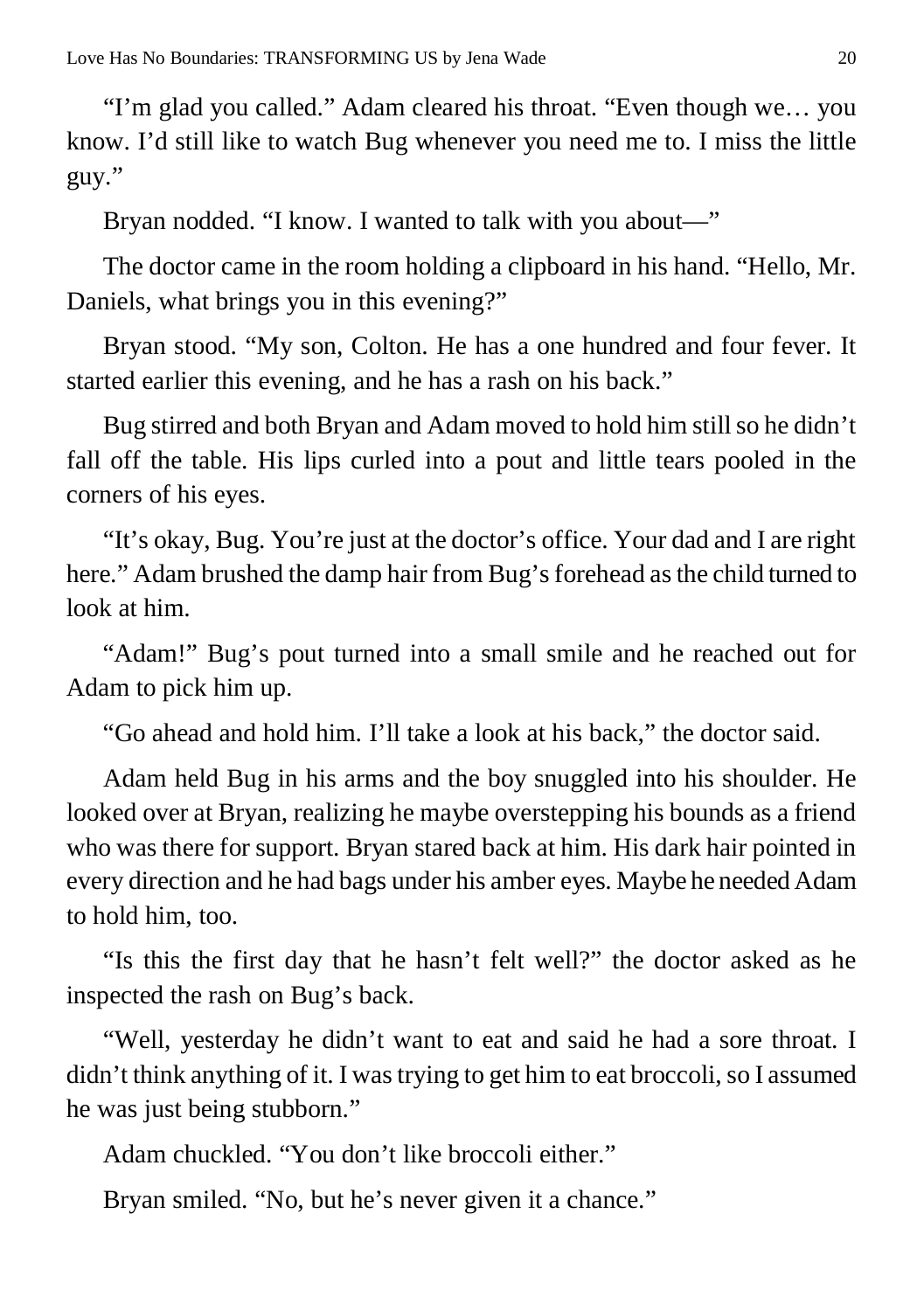The doctor began writing on his clipboard. "It appears as if little Colton has chicken pox. Nothing to worry about, it just needs to run its course."

"Isn't he young for that?" Bryan asked. "Colton was supposed to get the vaccine, but he's allergic to Neomycin. I guess I didn't expect it to happen this soon."

"It can happen at any age. The younger the better, really. The rash usually lasts about five to ten days, and he'll be contagious until the bumps crust over. Both of you have had it before, correct?"

Bryan and Adam nodded.

"Great, then there's nothing to worry about. He'll have to stay home while he's contagious."

Bryan's brow furrowed. "That won't be a problem, I can always work from home and when I do have to go into the office—"

"I can work from home, also. We'll figure out a schedule." No way was Adam going to let his little Bug suffer without him. Whether Bryan liked it or not, he'd pulled Adam into this and he was staying for the duration.

The doctor nodded and smiled. "Good. You can give him some over-thecounter fever-reducing medication, and once his rash sets in, I suggest using some anti-itch cream or soaking him in a baking soda bath."

Adam chuckled as he rocked Bug gently. "And getting some oven mitts for his hands. This little guy won't listen when we tell him not to scratch." He glanced at Bryan. "My brothers had it when they were four and they were terrible with the scratching. Now they have some small scars from it."

The doctor nodded. "Yes, that is a concern. You don't want him opening up any sores."

"Thank you, Doctor. I appreciate it." Bryan rolled his shoulders back and the tension cleared from his face.

"Not a problem. If his fever gets worse, or he doesn't regain his appetite, give Colton's primary pediatrician a call."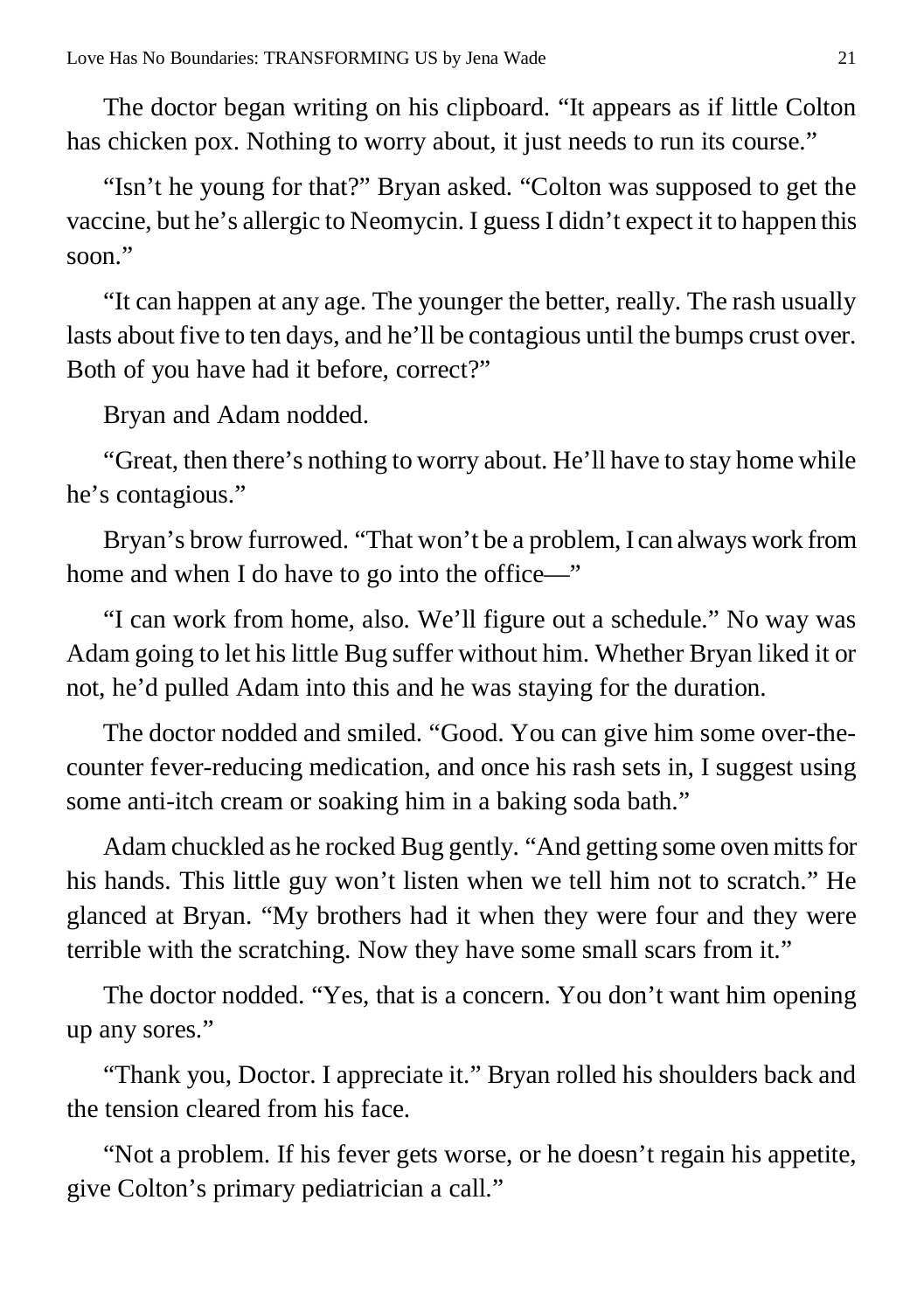Bryan nodded and picked up Bug's blanket.

Adam carried Bug back to the lobby while Bryan signed paperwork. Once he was done, they walked to the car together.

"Thank you for coming." Bryan smiled. "I feel silly. It never occurred to me that he could have chicken pox."

"It's not a problem. I'm glad you called."

Bryan opened the door of the car and Adam set Bug into his car seat. The little guy slept like the dead, even though he didn't feel well. Adam bit back a laugh as he buckled the straps to the car seat.

He straightened and closed the door quickly. "He doesn't feel as warm now, though it could just be from holding him for so long."

"That's good." Bryan shuffled his feet. "Would you like to come back to the house? I feel like I owe you coffee or maybe a stiff drink after dragging you out so late."

"Sure. Why don't I stop at a twenty-four-hour store and pick up some cortisone cream and baking soda? That way we—I mean, you—won't have to leave the house tomorrow."

"That would be great." Bryan opened the driver's side door and slid inside. "Adam? You had it right when you said 'we'."

The door closed, leaving Adam contemplating what Bryan could've meant. The man was hard to understand sometimes. He's lucky he had a cute kid.

\*\*\*\*

Adam picked up everything he could think of that Bug might need in the next few days—juice, popsicles, anti-itch cream, baking soda. Plus, he found a cheap Transformers toy that changed from a robot to a car. Bug probably had a million like it, but it would make him smile while he was feeling sick.

When he finally arrived at Bryan's house it was dark. He let himself in the front door and tip-toed to Bug's bedroom.

Bug was half-awake and talking to Bryan.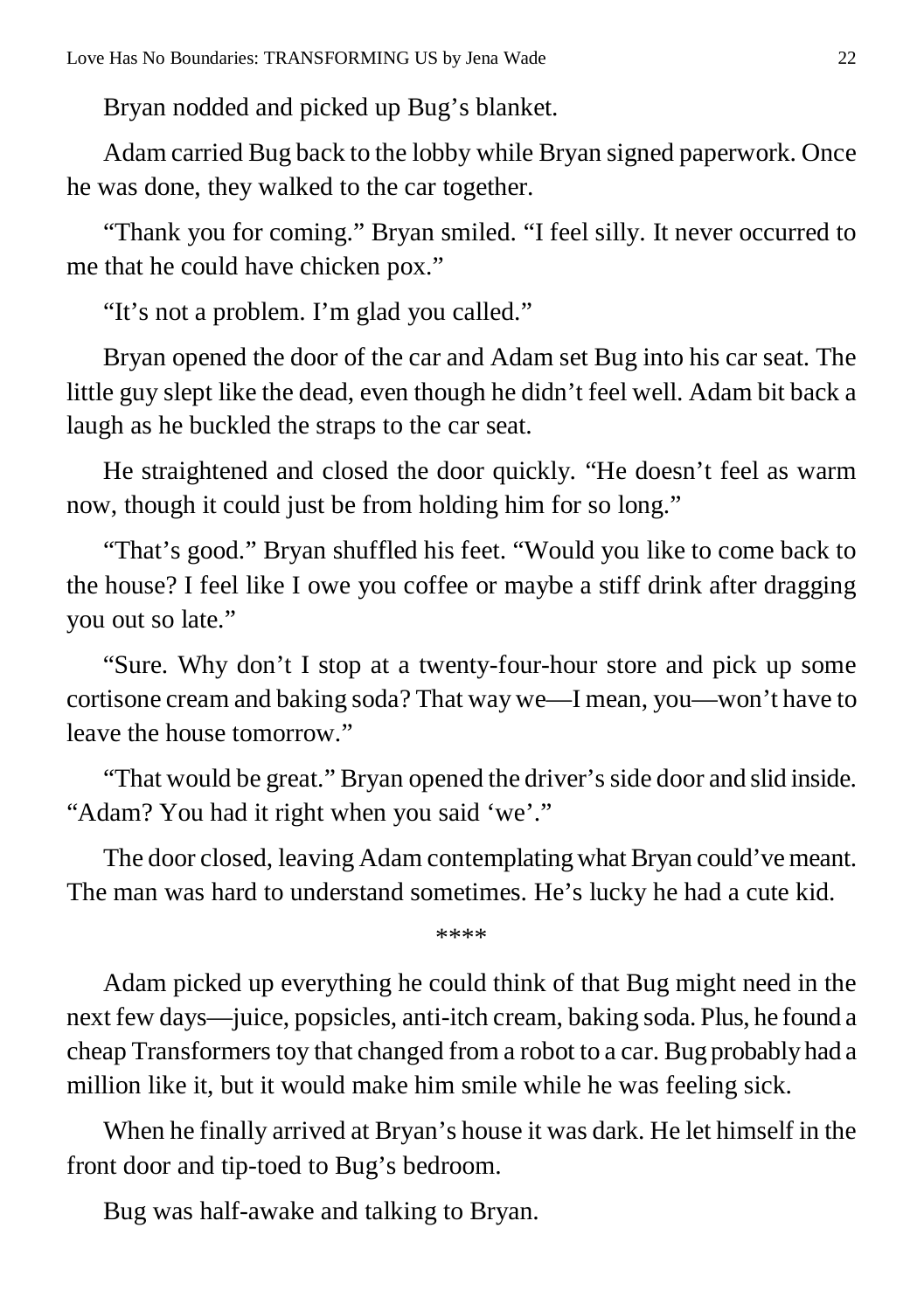"But I didn't see any chickens." Bug rubbed his tired eyes and frowned.

Bryan chuckled. "No, honey. You don't get chicken pox from chickens. That's just the name. Get some sleep, buddy. You'll feel better in the morning."

Adam leaned against the doorframe, drinking in the sight of Bryan tucking his child into bed.

Bryan kissed Bug's forehead and stood. He switched on the night-light and turned to leave.

Bug snuggled into the blankets. "'Night, Daddy. I love you."

"I love you, too, Bug."

Bug glanced up at Adam in the doorway and hugged his teddy hear closer to him. "'Night, Adam. I love you."

Adam cleared his throat. "'Night, Bug. I love you, too." The kid sure knew how to tug on his heartstrings. He probably got that from his father.

Together, Bryan and Adam walked to the living room and sat on the sofa.

Exhaustion rippled through Adam and he yawned.

"I'm sorry I kept you out so late."

Adam shrugged. "It's not a big deal. I was up anyway."

"You can sleep on the couch if you want."

Adam turned his head to stare at Bryan with a raised brow.

Crimson swept over Bryan's cheeks. "I'm sorry about… you know."

Adam chuckled. "You shouldn't be sorry. I'm sorry. I thought you were interested." He shook his head. "I obviously saw something that wasn't there. It was a stupid move on my part."

Bryan picked up Adam's hand. "No, you weren't seeing things. I am attracted to you. I'd love to have the chance to go out sometime on a date, where we eat something other than peanut butter and jelly sandwiches." He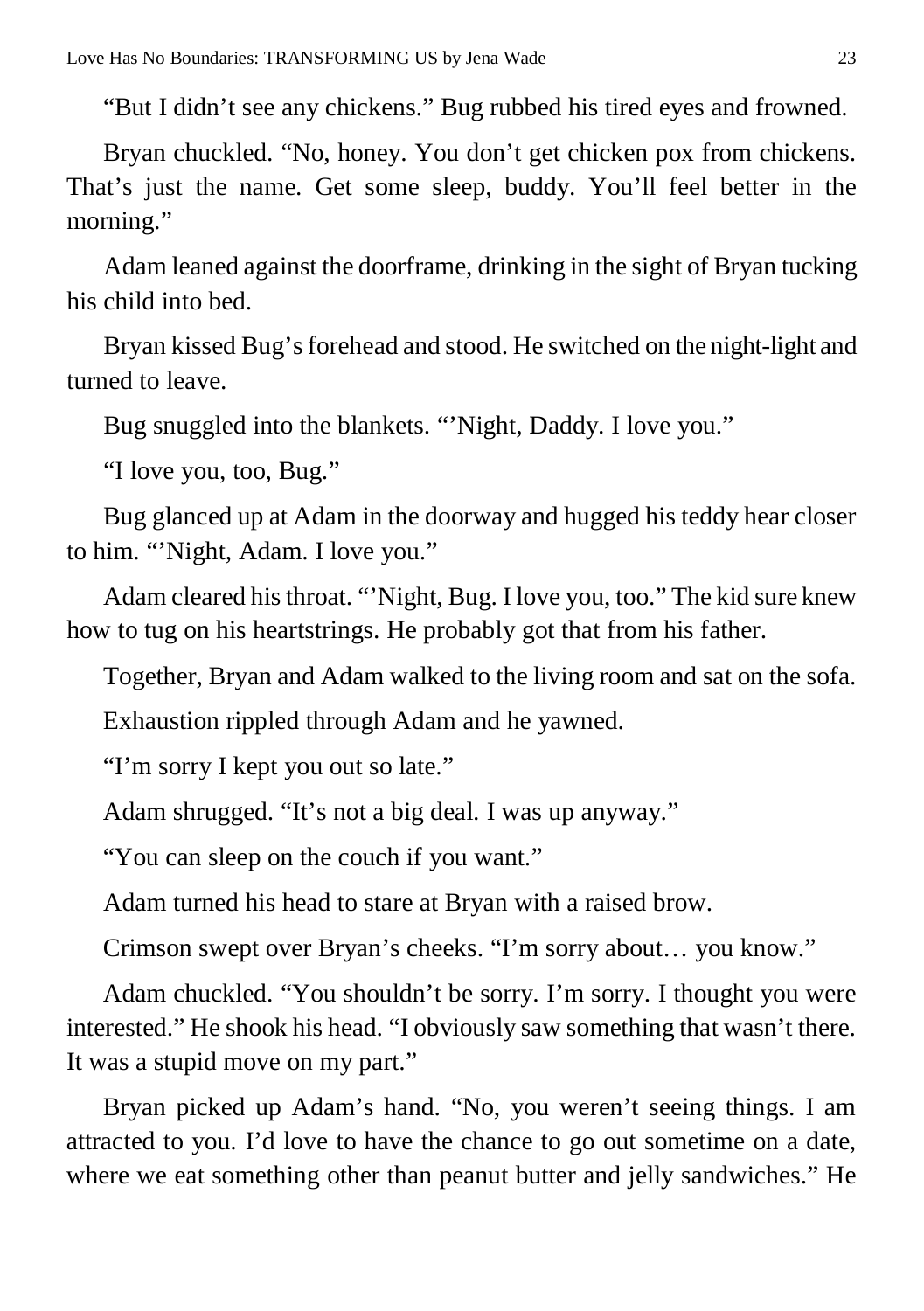looked away. "But, I have a child to think about. I can't do the casual dating thing anymore."

"You aren't giving me any credit here. Christ, I'm not some sort of flake who just wants to get in your pants." Adam pulled his hand from Bryan's. His skin prickled with irritation. "I know you're a single father. But you gotta make time for yourself, too. I was raised by a single dad, Bryan. I have a pretty good idea of what it's like."

"It's not that easy."

"You're making it difficult." Adam shook his head. "What are you going to tell Bug when he starts dating. 'Don't do it, it might not work out. Don't take chances unless it's a sure thing?'"

"Hopefully, Bug won't date until he's at least thirty."

"You're thirty-four. When are you going to start?"

Bryan leaned forward and rested his elbows on his knees. He stared at the carpet like it was going to give him the secrets of life.

"Look, we don't have to talk about it anymore. I'm going to crash here though, there's no way I can—"

Bryan's arms encircled Adam and pulled him close. His lips crushed against Adam's, stopping what Adam had been trying to say.

Adam melted against the embrace and moaned into Bryan's mouth. He placed his hand on Bryan's cheek and held him there. Bryan wasn't going to pull away from him this time.

The kiss was warm and slow. Adam felt like he was home for the first time in weeks.

Bryan lifted his lips from Adam's and pressed their foreheads together. "Was this what you had in mind? If we were dating, I mean."

Adam blinked. "Well, I was hoping to get dinner first, but there aren't any rules that say we can't make out a little before the first date."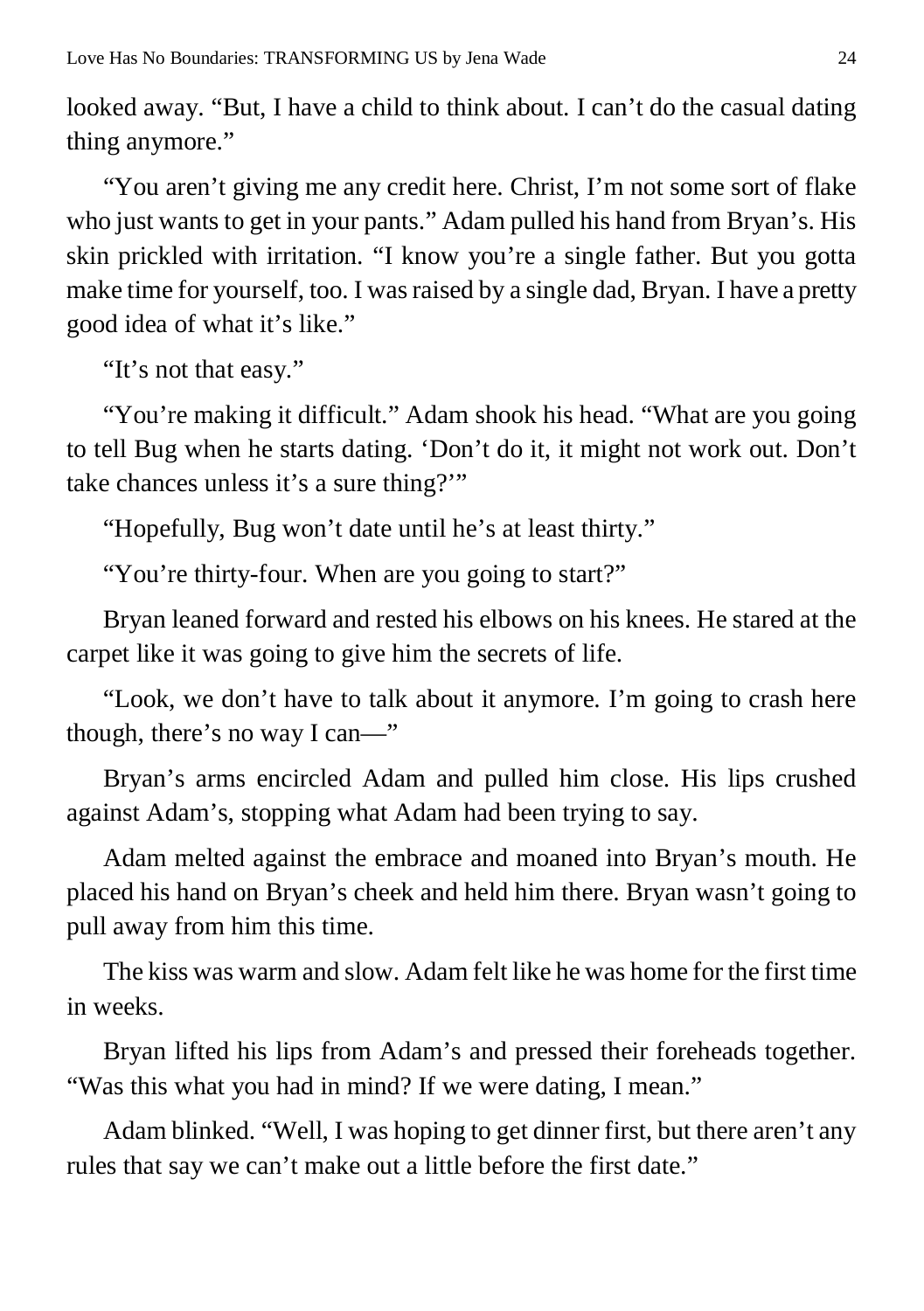Bryan laughed. "Any date we have in the next week and half is going to have to be takeout. We have a sick child to care for, remember?"

"Yeah. Luckily, both Bug and I love the same kind of pizza."

Bryan leaned back on the couch and Adam settled against him, held close by Bryan's arms.

Cuddling. Bryan was a cuddler. Who knew?

"Does this mean you've changed your mind? Or are you just being a tease? I kind of need to know, like now, if we're actually going to try this or if you're going to freak out again."

"You're right. I have to give us a chance. I'd like to go out sometime. On a real date—not to McDonald's Playplace or the playground. Though, I'm sure we'll have plenty of dates there, too." Bryan cupped Adam's face with his hand. "It's not going to be easy. But it will be one hell of an adventure."

Adam met Bryan's eyes. "It could be easy. Everything could fall into place and be perfect."

Bryan laughed and covered his mouth to muffle the sound. "Oh, I think you have a bit to learn about raising kids." He kissed Adam's forehead. "I wonder if Rachel has had chicken pox."

Adam stifled a yawn and laid his head against Bryan's chest. He made a good pillow. "Who's Rachel?"

"The sitter I hired to replace you, after I couldn't be around you without thinking about ripping your clothes off."

"Hmm. We'll have to try that sometime." Adam eyes drifted closed and he fought to stay awake. "Why do we need Rachel?"

"So we can go on a date. She can watch Bug. Though, I think it's going to be your job to explain to him that you and I are going out without him."

Adam's eyes popped open and he froze. "Yeah, that might become a battle. We'll need a good distraction. Is it too soon to get him a puppy?"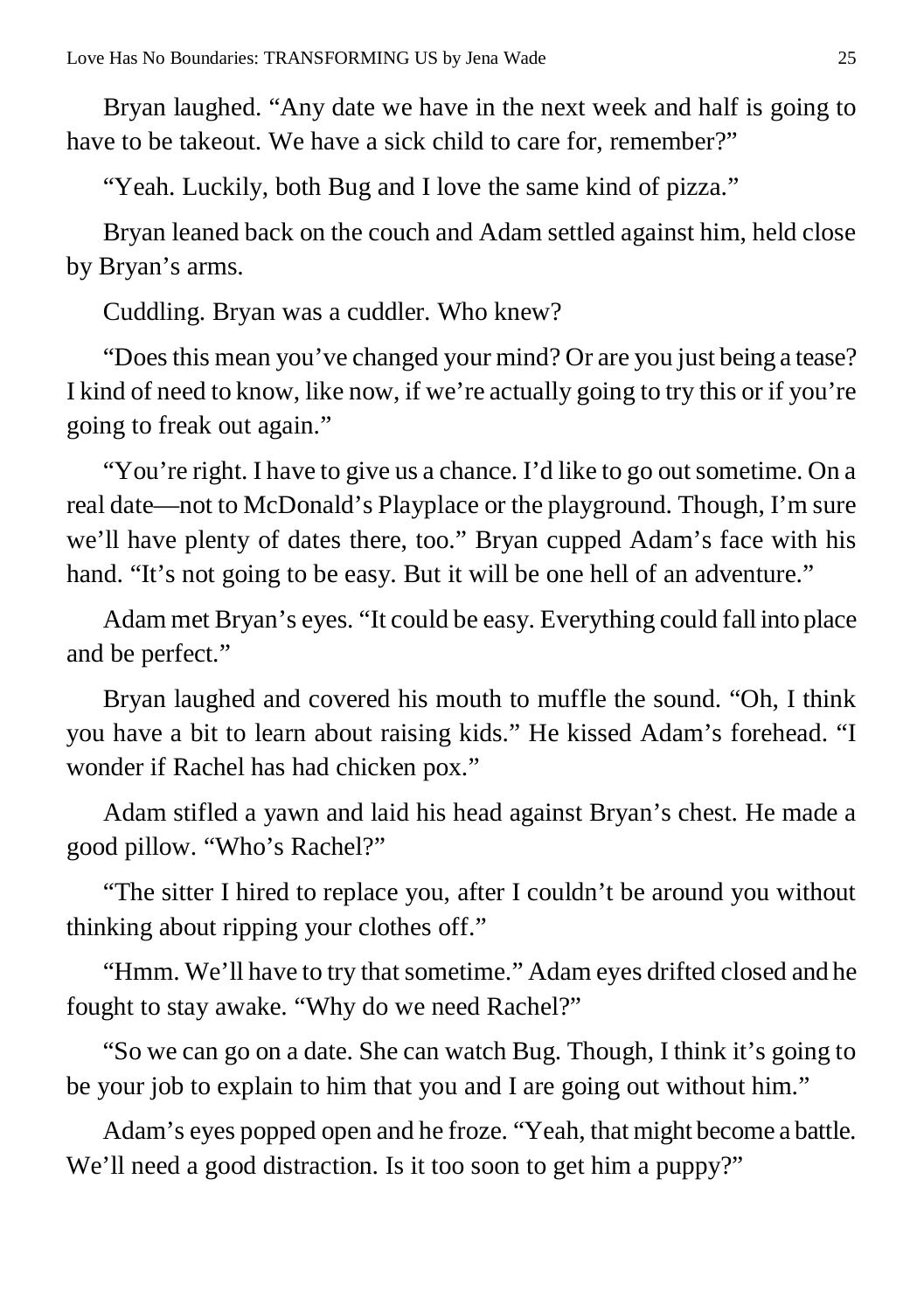Bryan chuckled, the laughter rumbled through his chest and vibrated against Adam's ear. "You are going to keep things interesting around here, aren't you?"

Adam lifted his head and smiled. "I'm going to try." He kissed Bryan's lips softly and then settled against his chest. "Go to sleep Bryan. It's gonna be a long week."

## **THE END**